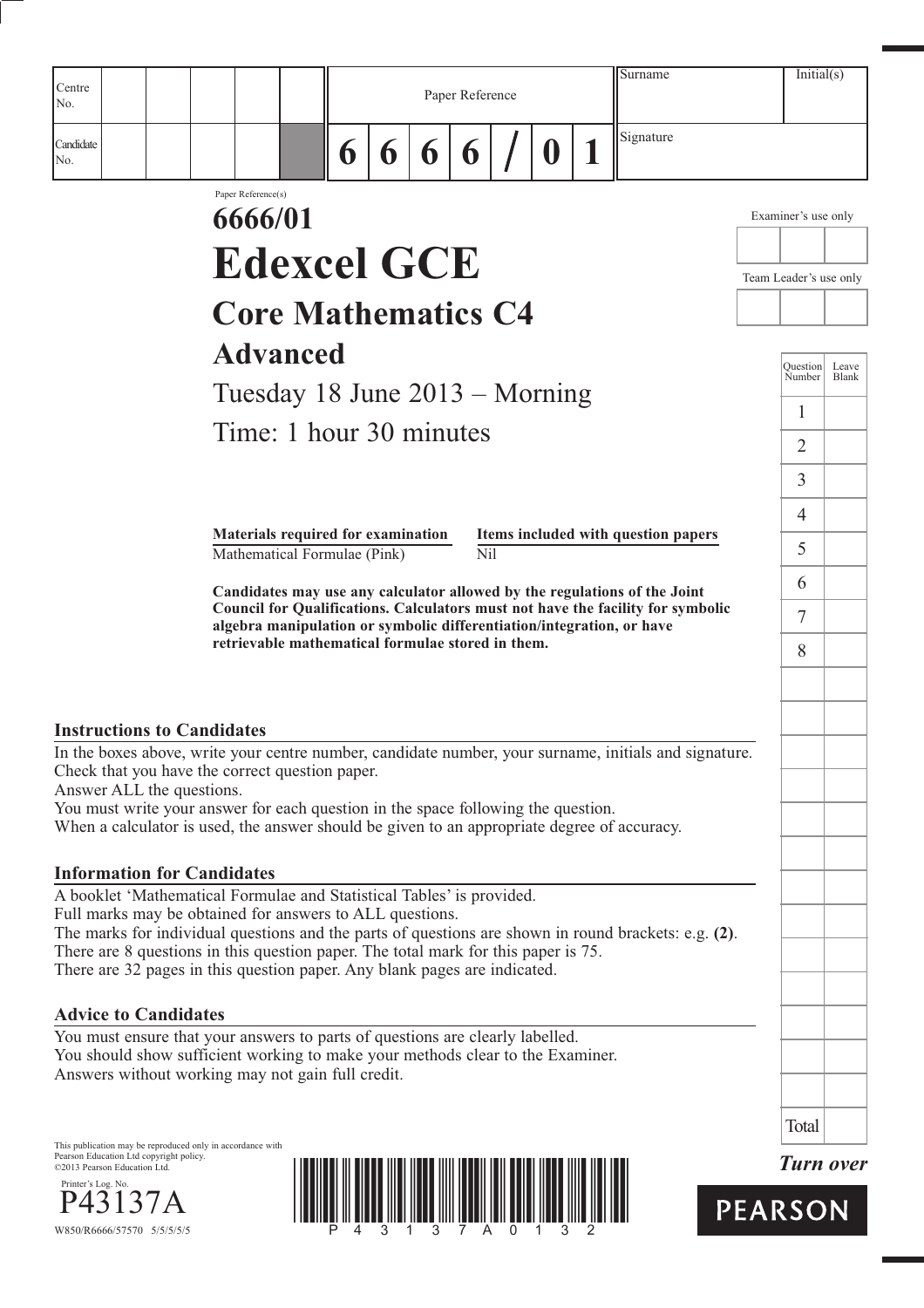| 1. (a) Find $\int x^2 e^x dx$ .                           | (5) |
|-----------------------------------------------------------|-----|
|                                                           |     |
| (b) Hence find the exact value of $\int_0^1 x^2 e^x dx$ . | (2) |
|                                                           |     |
|                                                           |     |
|                                                           |     |
|                                                           |     |
|                                                           |     |
|                                                           |     |
|                                                           |     |
|                                                           |     |
|                                                           |     |
|                                                           |     |
|                                                           |     |
|                                                           |     |
|                                                           |     |
|                                                           |     |
|                                                           |     |
|                                                           |     |
|                                                           |     |
|                                                           |     |
|                                                           |     |
|                                                           |     |
|                                                           |     |
|                                                           |     |
|                                                           |     |
|                                                           |     |
|                                                           |     |
|                                                           |     |
|                                                           |     |
|                                                           |     |
|                                                           |     |
|                                                           |     |
|                                                           |     |
|                                                           |     |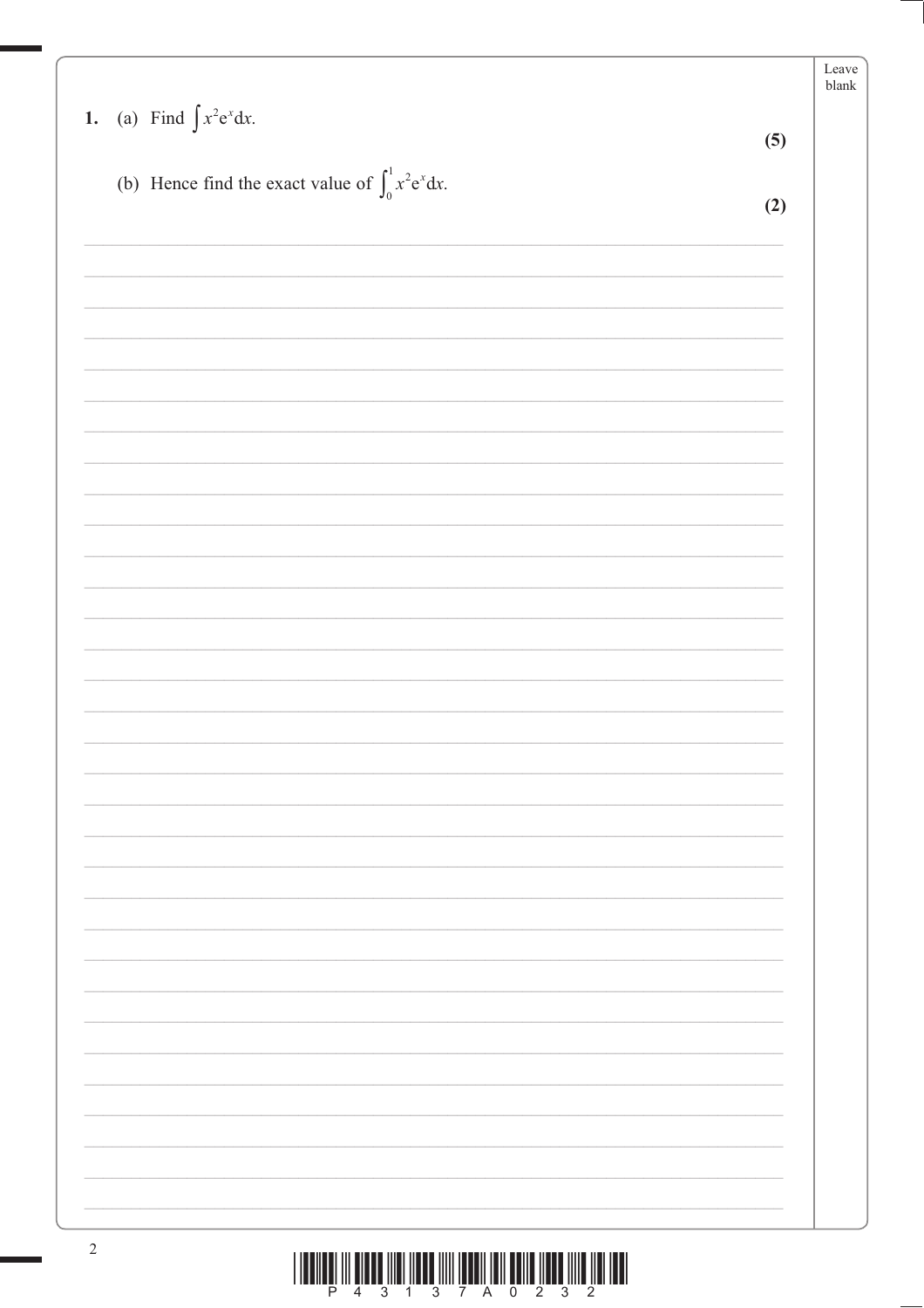| <b>Question 1 continued</b>                                                                                                                                                                      |                 | Leave<br>blank              |
|--------------------------------------------------------------------------------------------------------------------------------------------------------------------------------------------------|-----------------|-----------------------------|
|                                                                                                                                                                                                  |                 |                             |
|                                                                                                                                                                                                  |                 |                             |
|                                                                                                                                                                                                  |                 |                             |
|                                                                                                                                                                                                  |                 |                             |
|                                                                                                                                                                                                  |                 |                             |
|                                                                                                                                                                                                  |                 |                             |
|                                                                                                                                                                                                  |                 |                             |
|                                                                                                                                                                                                  |                 |                             |
|                                                                                                                                                                                                  |                 |                             |
|                                                                                                                                                                                                  |                 |                             |
|                                                                                                                                                                                                  |                 |                             |
|                                                                                                                                                                                                  |                 |                             |
|                                                                                                                                                                                                  |                 |                             |
|                                                                                                                                                                                                  |                 |                             |
|                                                                                                                                                                                                  | (Total 7 marks) | Q1                          |
|                                                                                                                                                                                                  |                 | $\ensuremath{\mathfrak{Z}}$ |
| <b>IIII</b> III<br>$\frac{1}{2}$ $\frac{1}{2}$ $\frac{1}{2}$ $\frac{1}{2}$ $\frac{1}{2}$ $\frac{1}{2}$<br>$\overline{4}$<br>$\overline{3}$<br>$\overline{1}$<br>$\overline{3}$<br>7 <sup>7</sup> |                 | Turn over                   |

ſ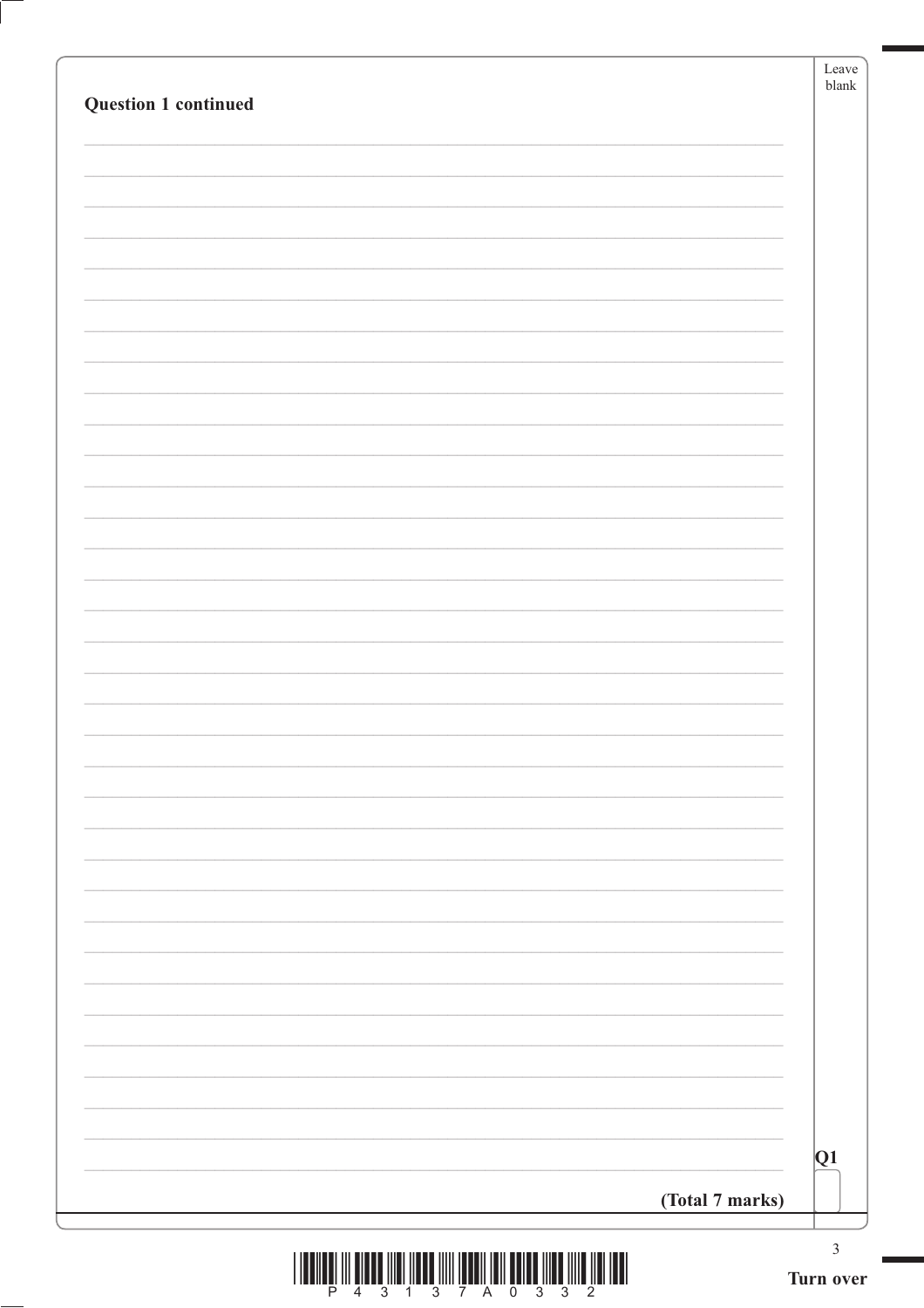

 $\overline{4}$ 



Leave blank (a) Use the binomial expansion to show that  $2.$  $\sqrt{\left(\frac{1+x}{1-x}\right)} \approx 1 + x + \frac{1}{2}x^2, \quad |x| < 1$  $(6)$ (b) Substitute  $x = \frac{1}{26}$  into  $\sqrt{\left(\frac{1+x}{1-x}\right)} = 1 + x + \frac{1}{2}x^2$ to obtain an approximation to  $\sqrt{3}$ Give your answer in the form  $\frac{a}{b}$  where *a* and *b* are integers.  $(3)$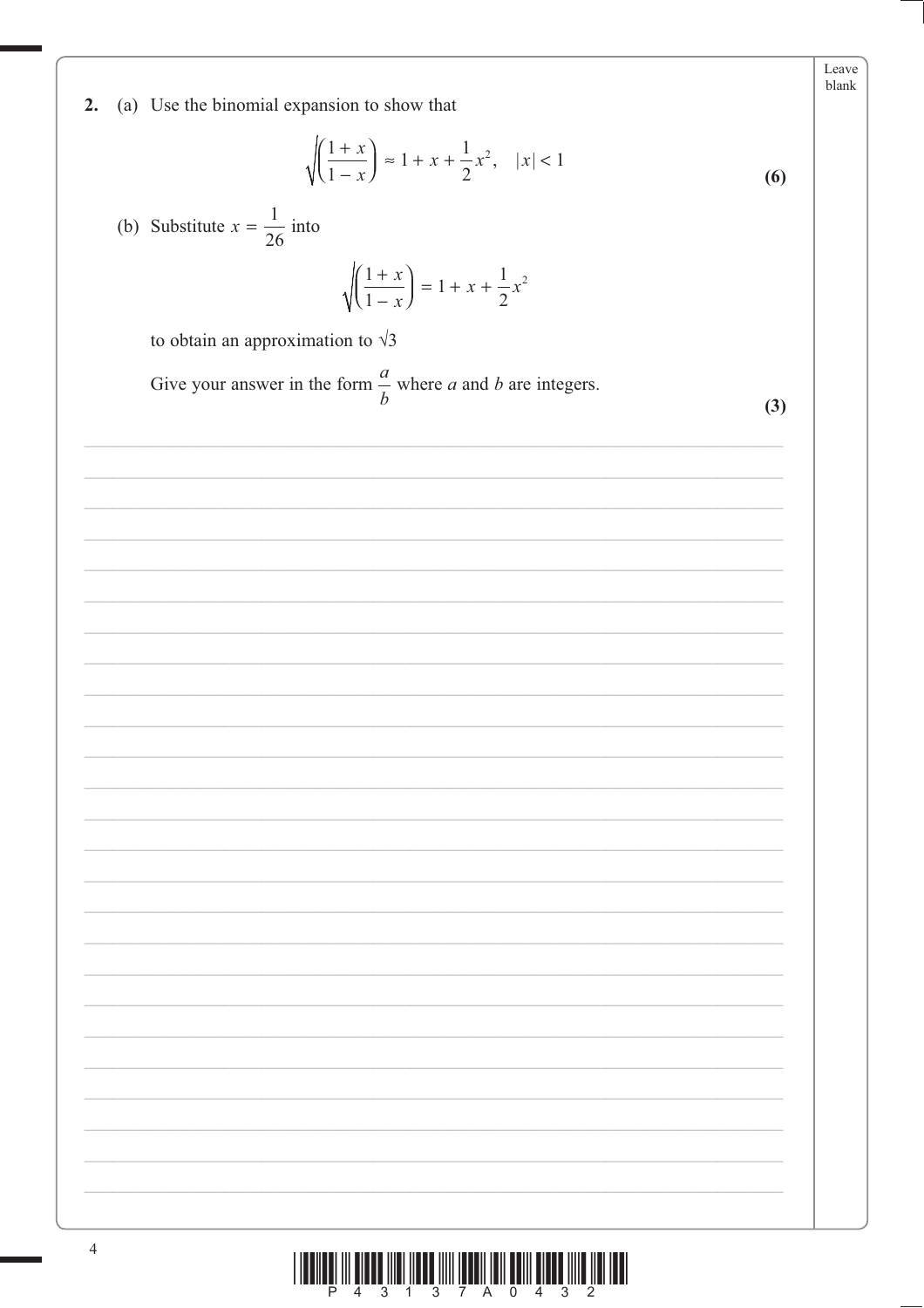|                             | $\operatorname{Leave}$<br>${\it blank}$ |
|-----------------------------|-----------------------------------------|
| <b>Question 2 continued</b> |                                         |
|                             |                                         |
|                             |                                         |
|                             |                                         |
|                             |                                         |
|                             |                                         |
|                             |                                         |
|                             |                                         |
|                             |                                         |
|                             |                                         |
|                             |                                         |
|                             |                                         |
|                             |                                         |
|                             |                                         |
|                             |                                         |
|                             |                                         |
|                             |                                         |
|                             |                                         |
|                             |                                         |
|                             |                                         |
|                             |                                         |
|                             |                                         |
|                             |                                         |
|                             |                                         |
|                             |                                         |
|                             |                                         |
|                             |                                         |
|                             |                                         |
|                             |                                         |
|                             |                                         |
|                             |                                         |
|                             |                                         |
|                             |                                         |
|                             |                                         |
|                             | $5\,$                                   |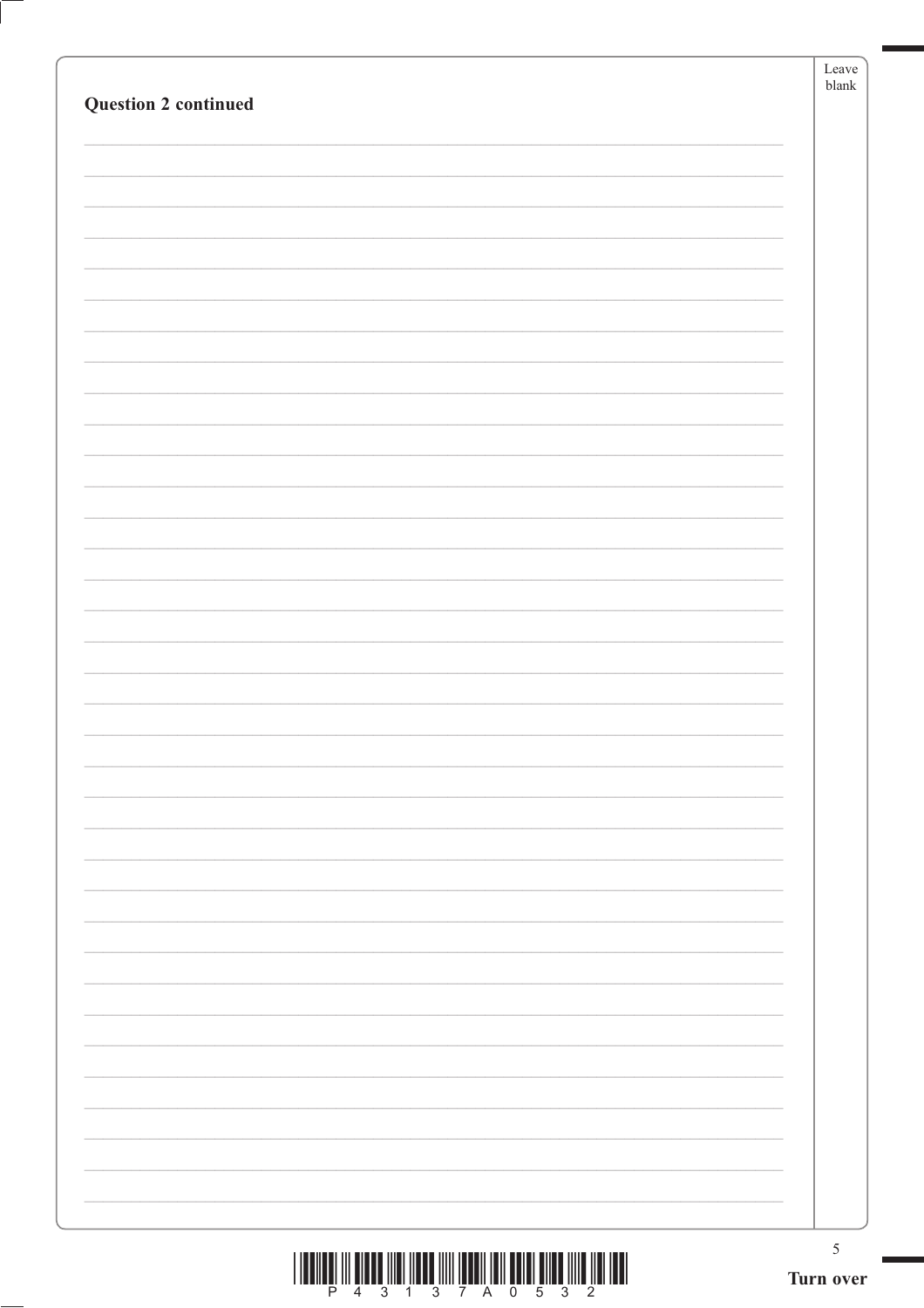| <b>Question 2 continued</b> | Leave<br>${\tt blank}$ |
|-----------------------------|------------------------|
|                             |                        |
|                             |                        |
|                             |                        |
|                             |                        |
|                             |                        |
|                             |                        |
|                             |                        |
|                             |                        |
|                             |                        |
|                             |                        |
|                             |                        |
|                             |                        |
|                             |                        |
|                             |                        |
|                             |                        |
|                             |                        |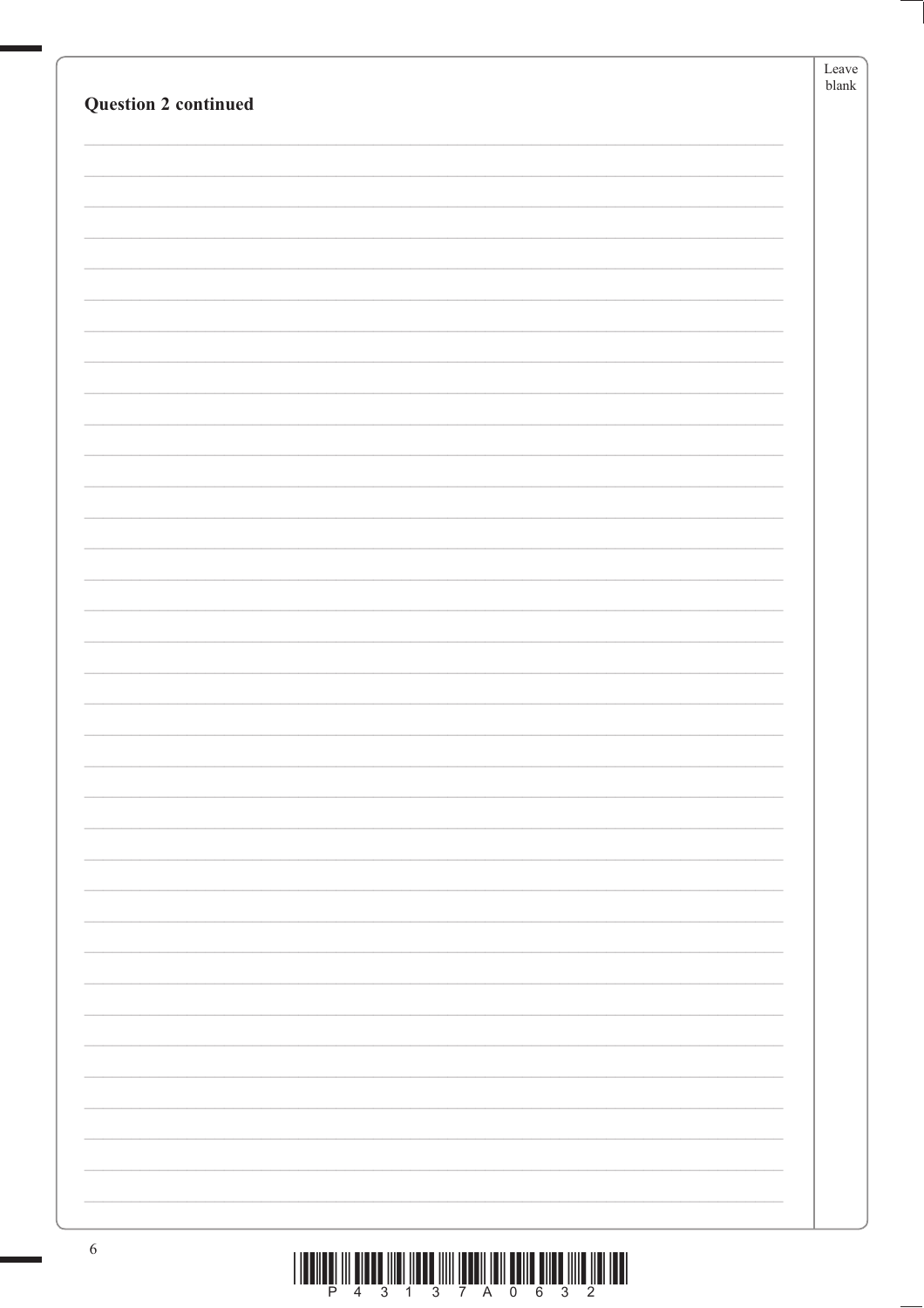| Question 2 continued |                 | $b$ lank |
|----------------------|-----------------|----------|
|                      |                 |          |
|                      |                 |          |
|                      |                 |          |
|                      |                 |          |
|                      |                 |          |
|                      |                 |          |
|                      |                 |          |
|                      |                 |          |
|                      |                 |          |
|                      |                 |          |
|                      |                 |          |
|                      |                 |          |
|                      |                 |          |
|                      |                 |          |
|                      | (Total 9 marks) | Q2       |



ſ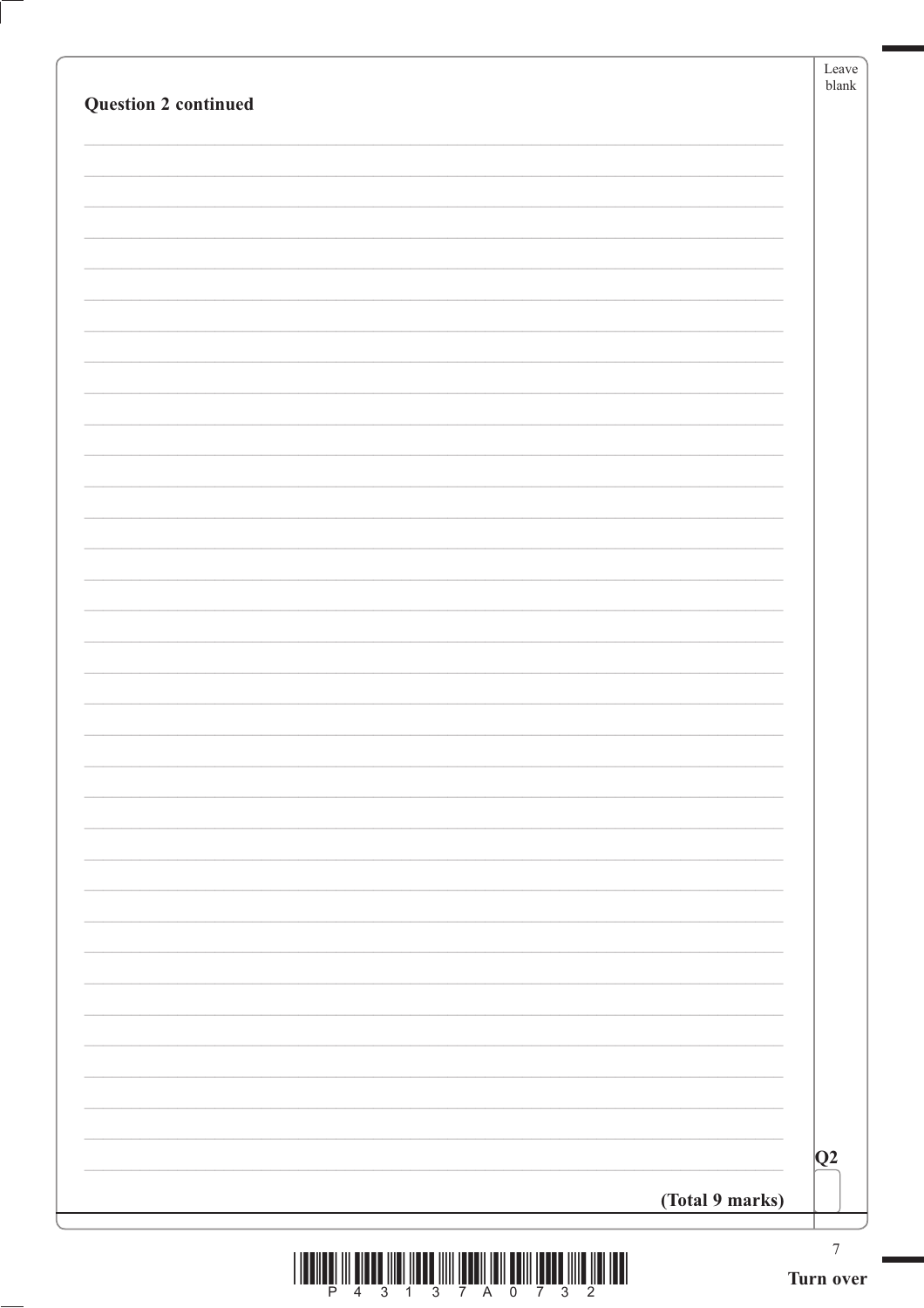

**Figure 1**

Figure 1 shows the finite region *R* bounded by the *x*-axis, the *y*-axis, the line  $x = \frac{\pi}{2}$  and the curve with equation the curve with equation

$$
y = \sec\left(\frac{1}{2}x\right), \quad 0 \leqslant x \leqslant \frac{\pi}{2}
$$

The table shows corresponding values of *x* and *y* for  $y = \sec \left( \frac{1}{2} \right)$ 2  $\begin{pmatrix} 1 \\ -x \end{pmatrix}$  $\left(\frac{1}{2}x\right)$ .

|  | π        | π        |
|--|----------|----------|
|  | 1.035276 | 1.414214 |

(a) Complete the table above giving the missing value of *y* to 6 decimal places.

**(1)**

Leave blank

 (b) Using the trapezium rule, with all of the values of *y* from the completed table, find an approximation for the area of *R*, giving your answer to 4 decimal places.

**(3)**

Region *R* is rotated through  $2\pi$  radians about the *x*-axis.

(c) Use calculus to find the exact volume of the solid formed.

**(4)**



**3.**

8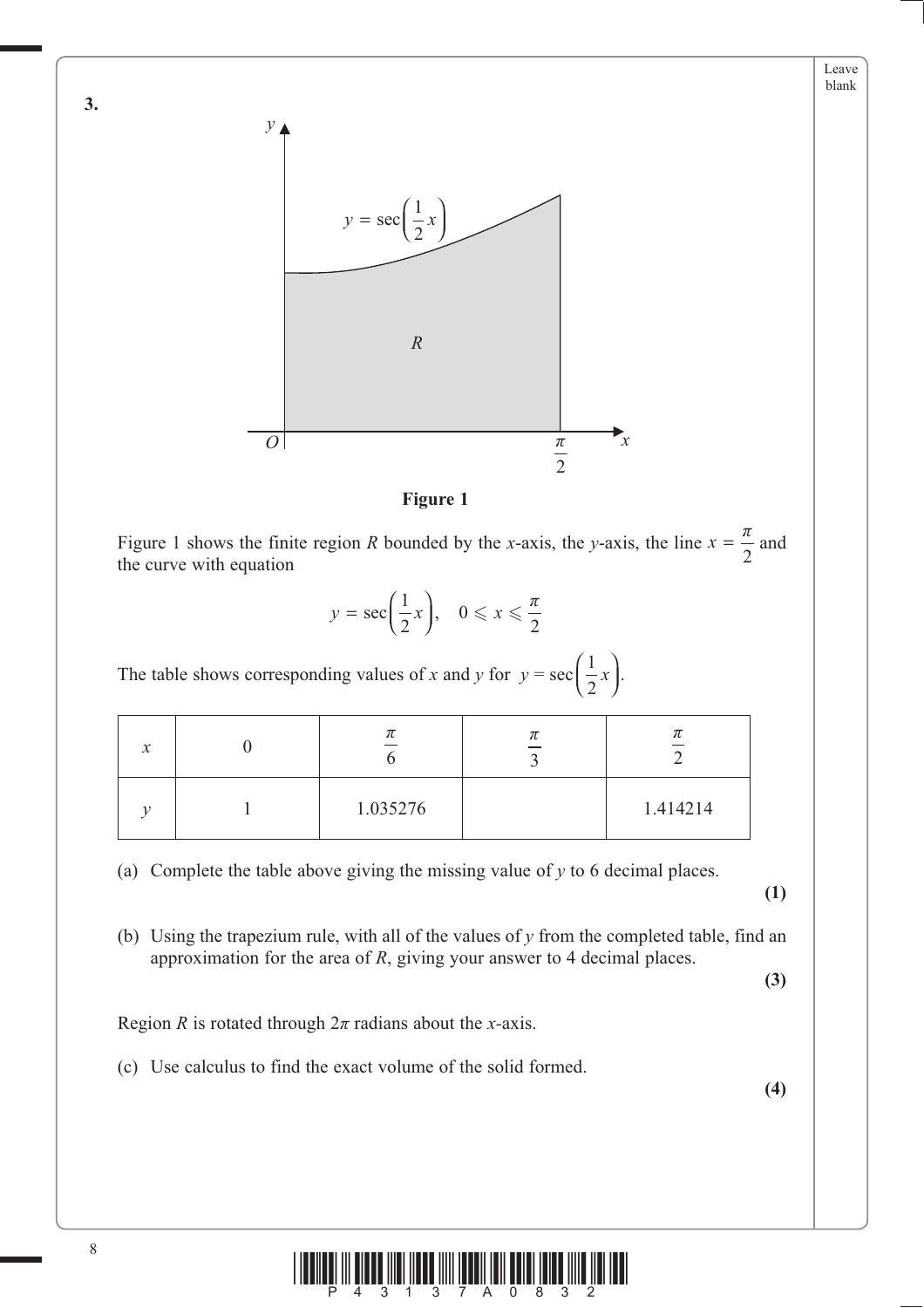|                      | Leave<br>${\it blank}$      |
|----------------------|-----------------------------|
| Question 3 continued |                             |
|                      |                             |
|                      |                             |
|                      |                             |
|                      |                             |
|                      |                             |
|                      |                             |
|                      |                             |
|                      |                             |
|                      |                             |
|                      |                             |
|                      |                             |
|                      |                             |
|                      |                             |
|                      |                             |
|                      |                             |
|                      |                             |
|                      |                             |
|                      |                             |
|                      |                             |
|                      |                             |
|                      |                             |
|                      |                             |
|                      |                             |
|                      |                             |
|                      |                             |
|                      |                             |
|                      |                             |
|                      |                             |
|                      |                             |
|                      |                             |
|                      | $\overline{9}$<br>Turn over |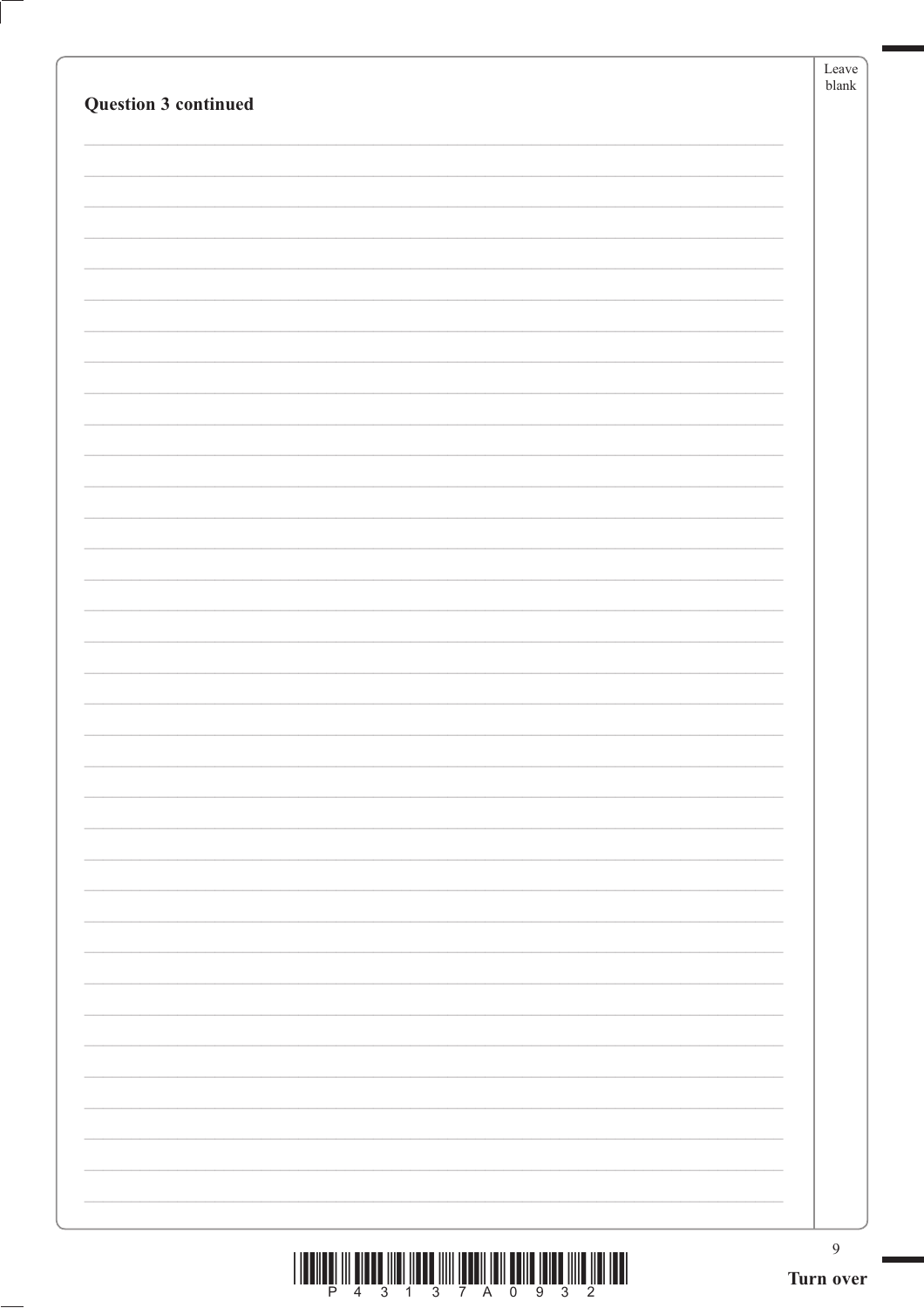| Question 3 continued |                                                                                       | Leave<br>${\tt blank}$ |
|----------------------|---------------------------------------------------------------------------------------|------------------------|
|                      |                                                                                       |                        |
|                      |                                                                                       |                        |
|                      |                                                                                       |                        |
|                      |                                                                                       |                        |
|                      |                                                                                       |                        |
|                      |                                                                                       |                        |
|                      |                                                                                       |                        |
|                      |                                                                                       |                        |
|                      |                                                                                       |                        |
|                      |                                                                                       |                        |
|                      |                                                                                       |                        |
|                      |                                                                                       |                        |
|                      |                                                                                       |                        |
|                      |                                                                                       |                        |
|                      |                                                                                       |                        |
|                      |                                                                                       |                        |
|                      |                                                                                       |                        |
|                      |                                                                                       |                        |
|                      |                                                                                       |                        |
|                      |                                                                                       |                        |
|                      |                                                                                       |                        |
|                      |                                                                                       |                        |
|                      |                                                                                       |                        |
|                      |                                                                                       |                        |
|                      |                                                                                       |                        |
|                      |                                                                                       |                        |
|                      |                                                                                       |                        |
|                      |                                                                                       |                        |
|                      |                                                                                       |                        |
| $10\,$               | T TOOTTOOT TIL ONDER TITOL TIDIGE TITIT TOODTI TOTT DOTET TIETT ONTAR TITIO TIDI TOOT |                        |

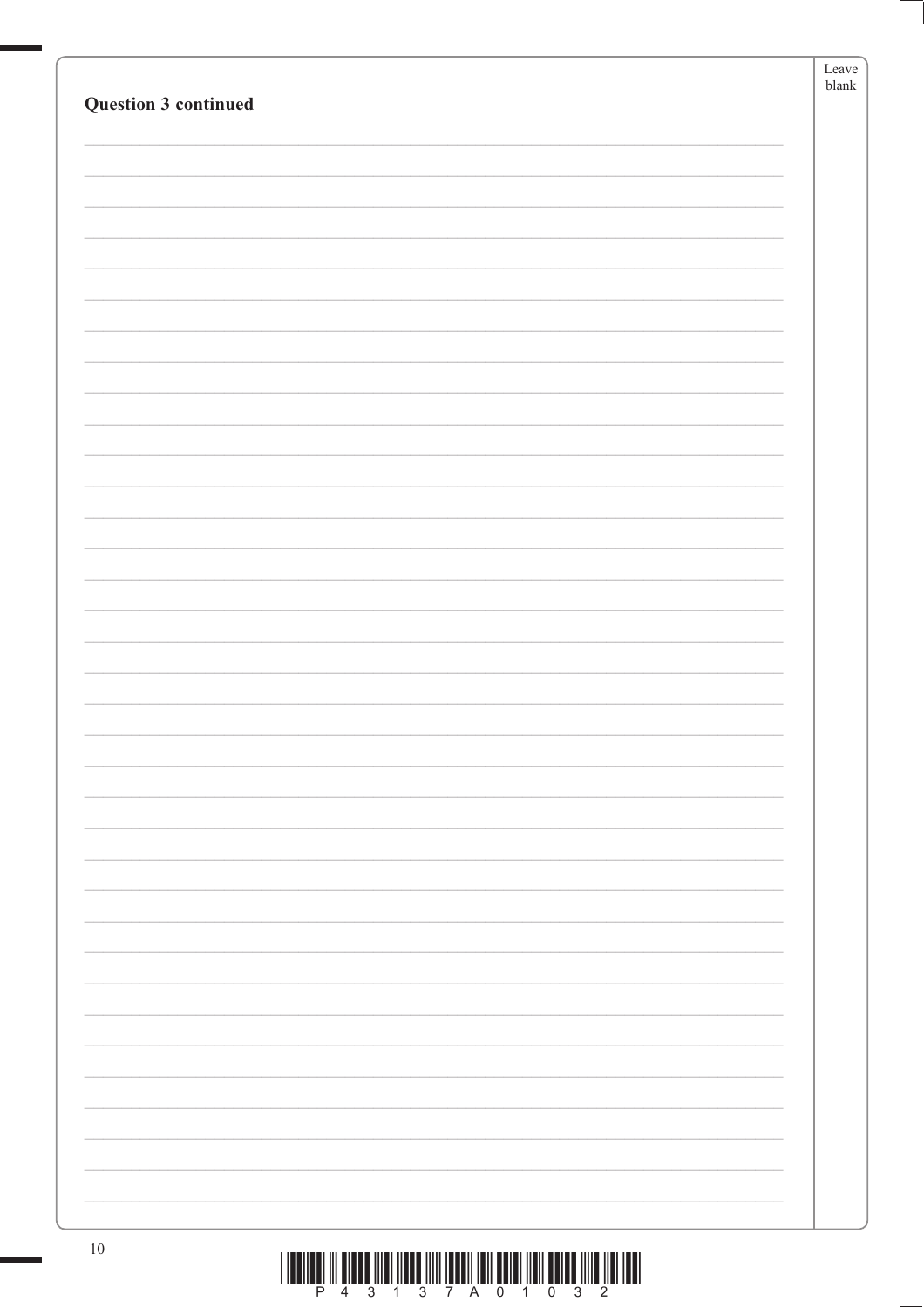| Question 3 continued | Leave<br>${\tt blank}$  |
|----------------------|-------------------------|
|                      |                         |
|                      |                         |
|                      |                         |
|                      |                         |
|                      |                         |
|                      |                         |
|                      |                         |
|                      |                         |
|                      |                         |
|                      |                         |
|                      |                         |
|                      |                         |
|                      |                         |
|                      |                         |
|                      |                         |
|                      |                         |
|                      |                         |
|                      |                         |
|                      |                         |
|                      |                         |
|                      |                         |
|                      |                         |
|                      |                         |
|                      |                         |
|                      | $\overline{\mathbf{Q}}$ |
| (Total 8 marks)      |                         |
|                      | 11                      |

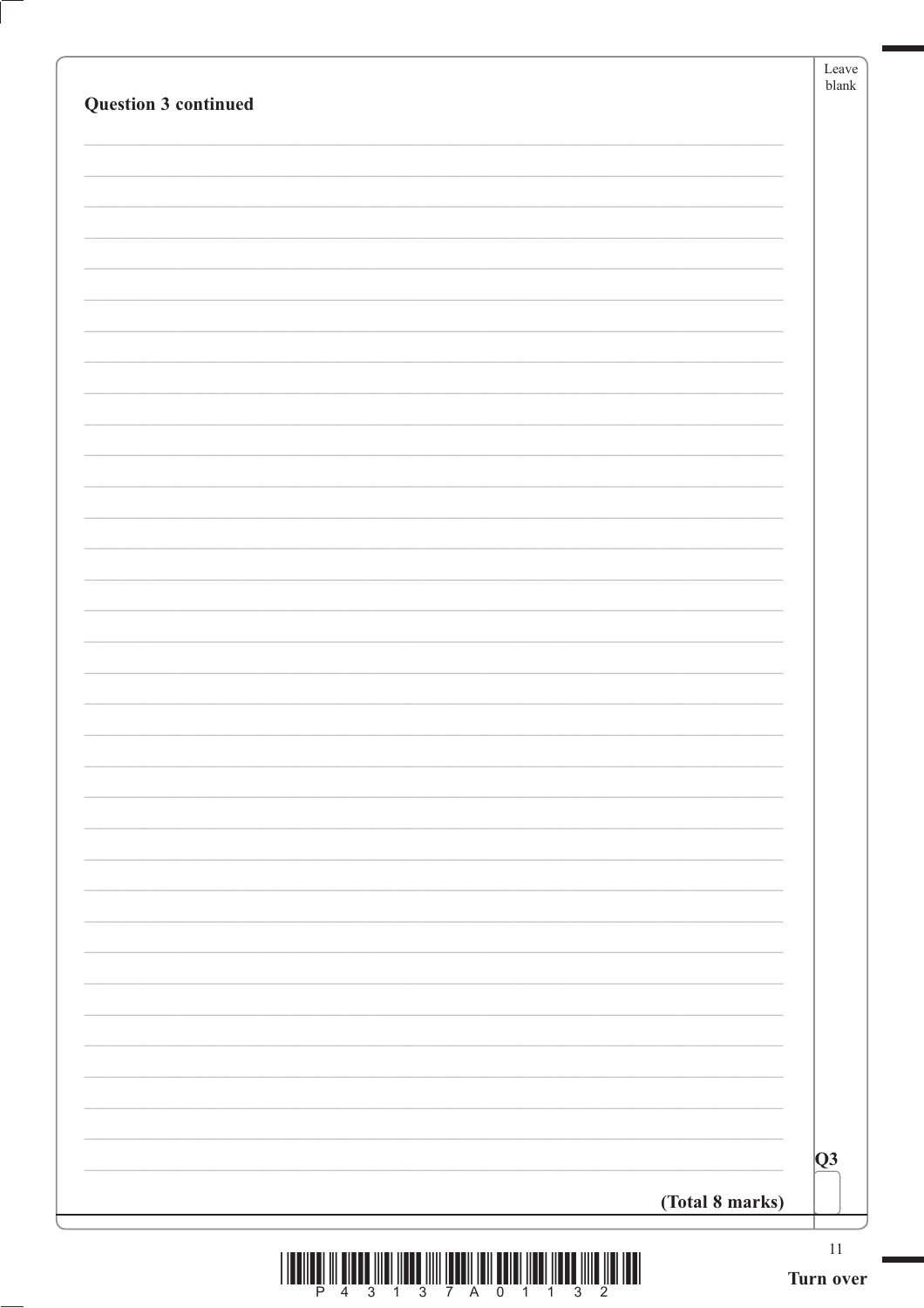| 4. |  |  | A curve $C$ has parametric equations |  |
|----|--|--|--------------------------------------|--|
|----|--|--|--------------------------------------|--|

 $x = 2\sin t$ ,  $y = 1 - \cos 2t$ ,  $-\frac{\pi}{2} \leq t \leq \frac{\pi}{2}$ 

(a) Find  $\frac{dy}{dx}$  at the point where  $t = \frac{\pi}{6}$ 

(b) Find a cartesian equation for  $C$  in the form

$$
y = f(x), \quad -k \leq x \leq k,
$$

stating the value of the constant  $k$ .

(c) Write down the range of  $f(x)$ .

 $(2)$ 

 $(3)$ 

| <u> Alian III dia amin'ny fivondronan-kaominin'i Amerika (no faritr'i Nord-</u> |  |  |  |  |  |  |
|---------------------------------------------------------------------------------|--|--|--|--|--|--|
|                                                                                 |  |  |  |  |  |  |

Ш

Leave blank

 $(4)$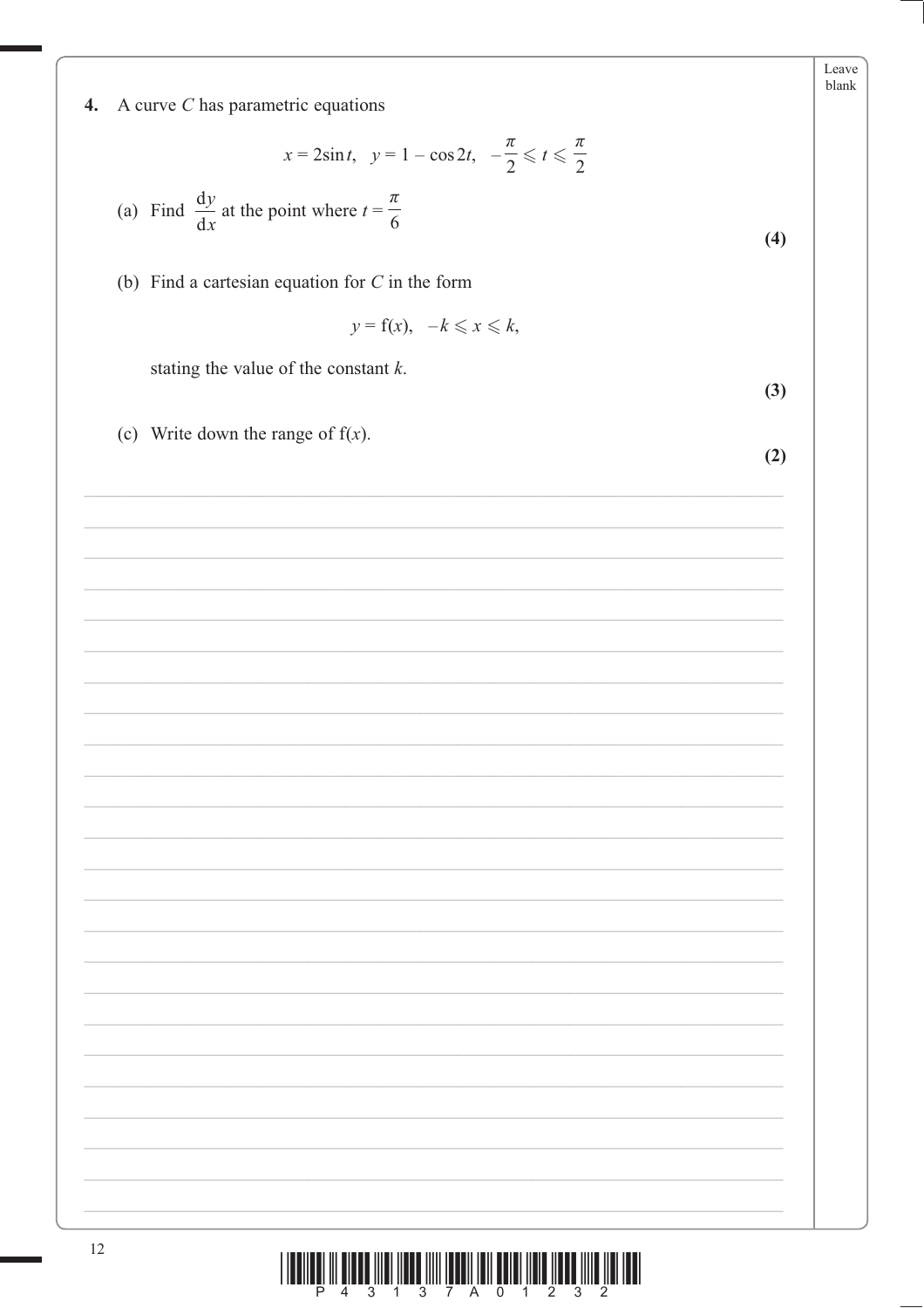| <b>Question 4 continued</b> | Leave<br>blank  |
|-----------------------------|-----------------|
|                             |                 |
|                             |                 |
|                             |                 |
|                             |                 |
|                             |                 |
|                             |                 |
|                             |                 |
|                             |                 |
|                             |                 |
|                             |                 |
|                             |                 |
|                             |                 |
|                             |                 |
|                             |                 |
|                             |                 |
|                             |                 |
|                             |                 |
|                             |                 |
|                             |                 |
|                             |                 |
|                             |                 |
|                             | 13<br>Turn over |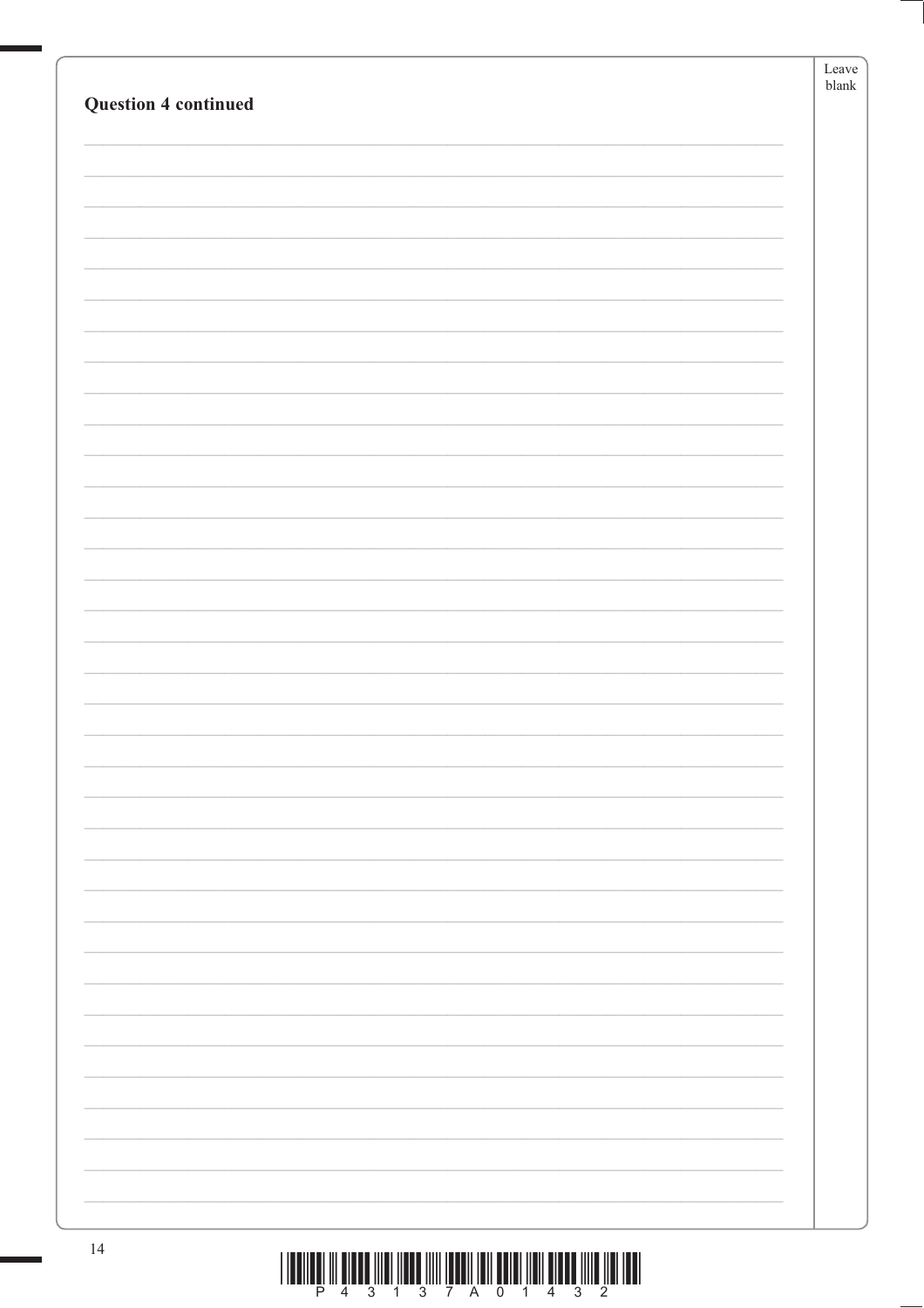| <b>Question 4 continued</b> |                 | Leave<br>${\tt blank}$ |
|-----------------------------|-----------------|------------------------|
|                             |                 |                        |
|                             |                 |                        |
|                             |                 |                        |
|                             |                 |                        |
|                             |                 |                        |
|                             |                 |                        |
|                             |                 |                        |
|                             |                 |                        |
|                             |                 |                        |
|                             |                 |                        |
|                             |                 |                        |
|                             |                 |                        |
|                             |                 |                        |
|                             |                 |                        |
|                             |                 |                        |
|                             |                 |                        |
|                             |                 |                        |
|                             |                 |                        |
|                             |                 |                        |
|                             |                 |                        |
|                             |                 |                        |
|                             |                 |                        |
|                             |                 |                        |
|                             |                 |                        |
|                             |                 |                        |
|                             |                 |                        |
|                             |                 |                        |
|                             |                 |                        |
|                             |                 |                        |
|                             |                 | Q4                     |
|                             | (Total 9 marks) |                        |
|                             |                 | 15                     |

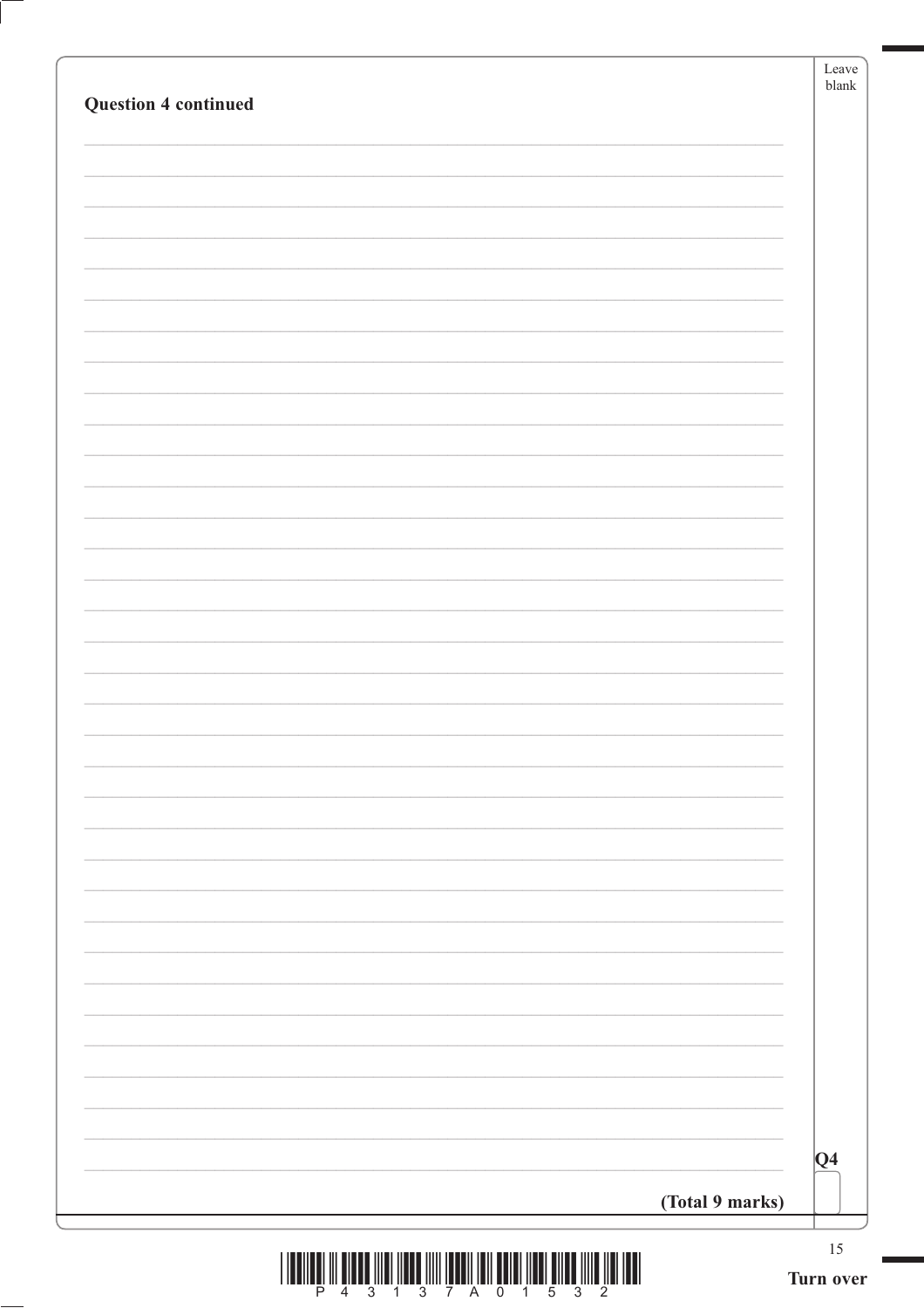Leave blank

5. (a) Use the substitution  $x = u^2$ ,  $u > 0$ , to show that

$$
\int \frac{1}{x(2\sqrt{x} - 1)} dx = \int \frac{2}{u(2u - 1)} du
$$
 (3)

(b) Hence show that

$$
\int_{1}^{9} \frac{1}{x(2\sqrt{x} - 1)} dx = 2\ln\left(\frac{a}{b}\right)
$$

where  $a$  and  $b$  are integers to be determined.

 $(7)$ 

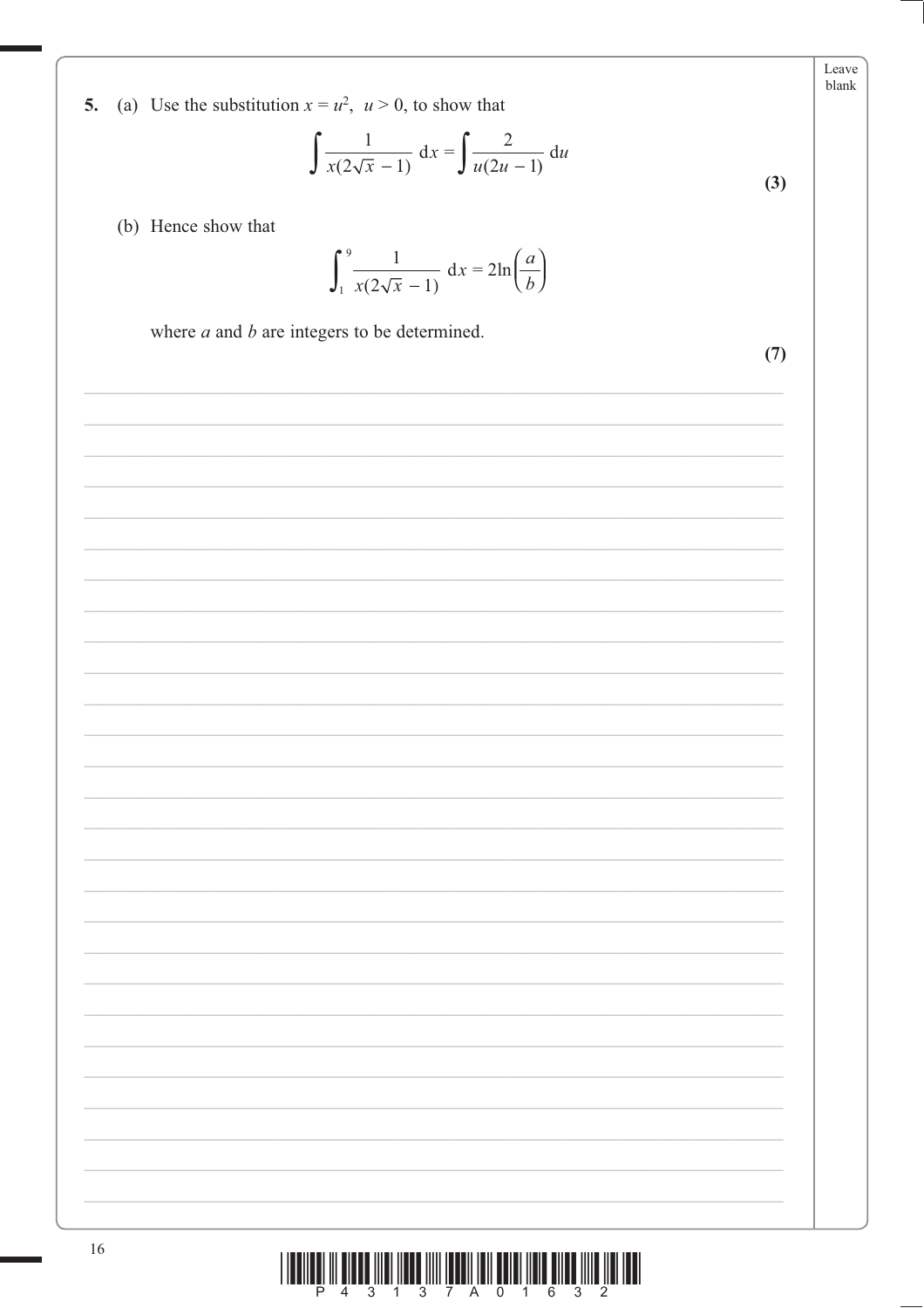| <b>Question 5 continued</b> | Leave<br>blank  |
|-----------------------------|-----------------|
|                             |                 |
|                             |                 |
|                             |                 |
|                             |                 |
|                             |                 |
|                             |                 |
|                             |                 |
|                             |                 |
|                             |                 |
|                             |                 |
|                             |                 |
|                             |                 |
|                             |                 |
|                             |                 |
|                             |                 |
|                             |                 |
|                             |                 |
|                             |                 |
|                             |                 |
|                             |                 |
|                             |                 |
|                             |                 |
|                             |                 |
|                             |                 |
|                             |                 |
|                             |                 |
|                             |                 |
|                             |                 |
|                             |                 |
|                             |                 |
|                             |                 |
|                             |                 |
|                             | 17<br>Turn over |

 $\left($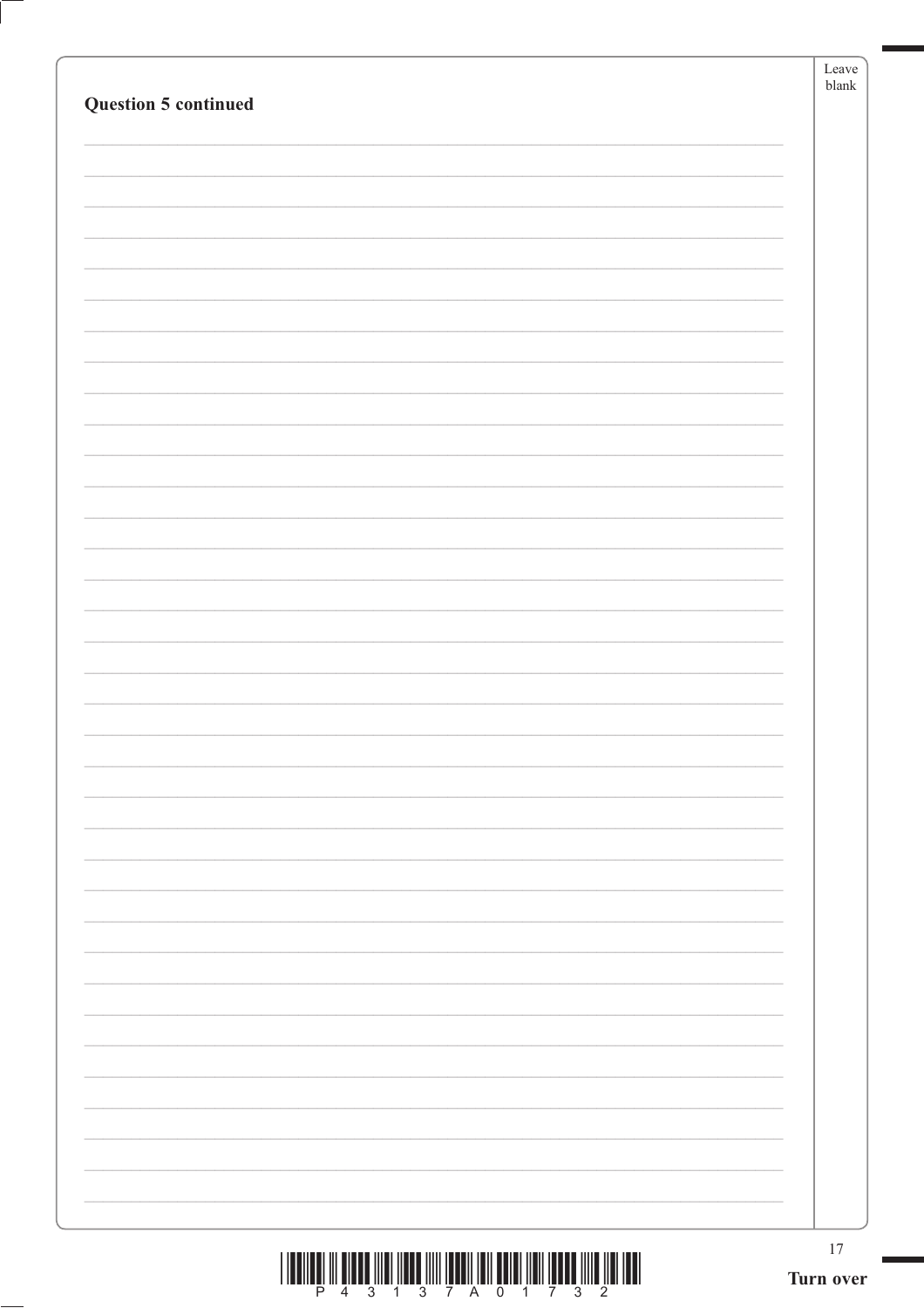| Question 5 continued | Leave  <br>${\tt blank}$ |
|----------------------|--------------------------|
|                      |                          |
|                      |                          |
|                      |                          |
|                      |                          |
|                      |                          |
|                      |                          |
|                      |                          |
|                      |                          |
|                      |                          |
|                      |                          |
|                      |                          |
|                      |                          |
|                      |                          |
|                      |                          |
|                      |                          |
|                      |                          |
|                      |                          |
|                      |                          |
|                      |                          |
|                      |                          |
|                      |                          |
|                      |                          |
|                      |                          |
|                      |                          |
|                      |                          |
|                      |                          |
|                      |                          |
|                      |                          |
|                      |                          |
|                      |                          |

 $\frac{1}{2}\left(\frac{1}{2}\right)\left(\frac{1}{2}\right)\left(\frac{1}{2}\right)\left(\frac{1}{2}\right)\left(\frac{1}{2}\right)\left(\frac{1}{2}\right)\left(\frac{1}{2}\right)\left(\frac{1}{2}\right)\left(\frac{1}{2}\right)\left(\frac{1}{2}\right)\left(\frac{1}{2}\right)\left(\frac{1}{2}\right)\left(\frac{1}{2}\right)\left(\frac{1}{2}\right)\left(\frac{1}{2}\right)\left(\frac{1}{2}\right)\left(\frac{1}{2}\right)\left(\frac{1}{2}\right)\left(\frac{1}{2}\right)\left(\frac{1}{2}\right)\left(\frac{1}{2}\right)\left(\frac$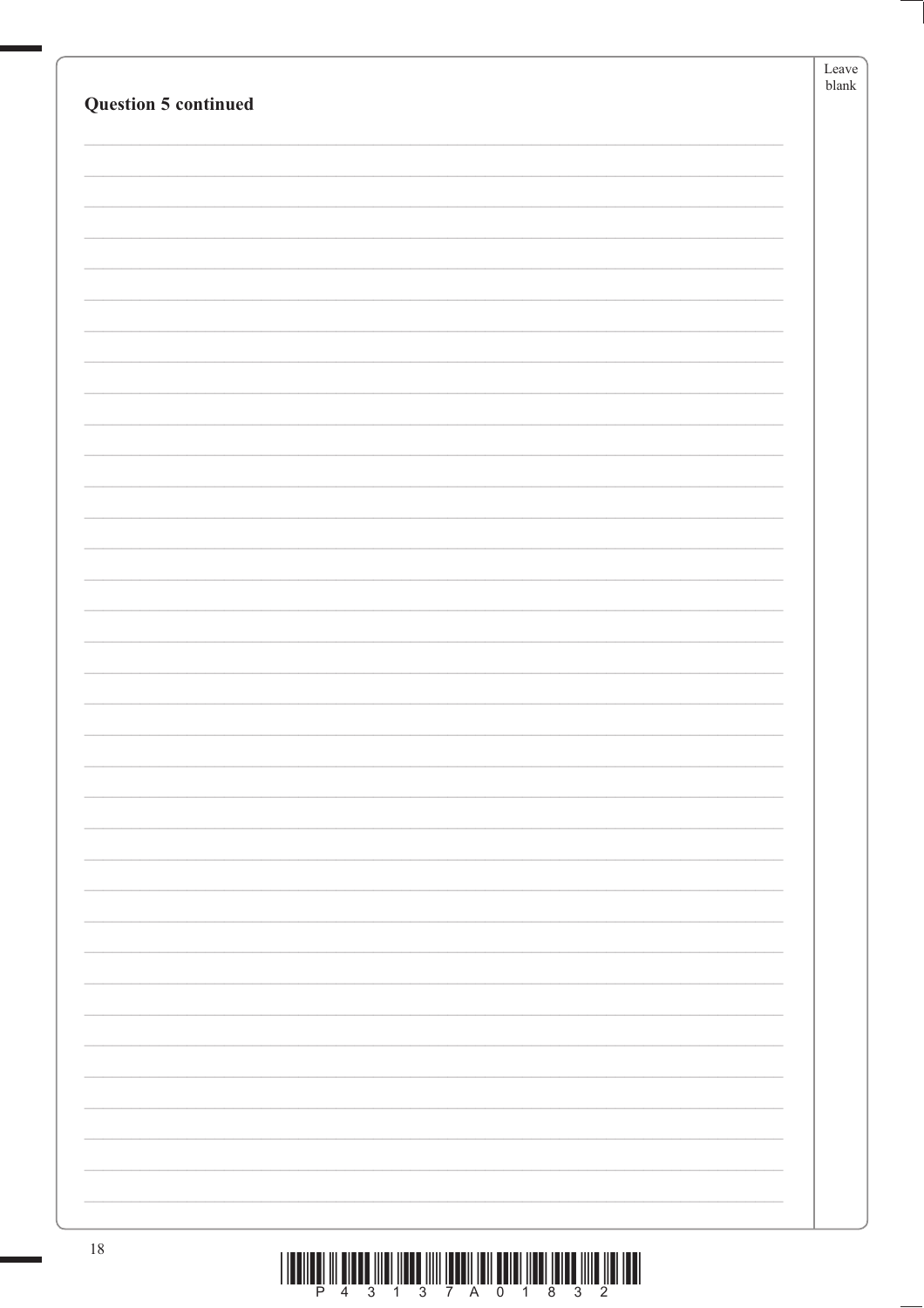|                             | Leave<br>$b$ lank |
|-----------------------------|-------------------|
| <b>Question 5 continued</b> |                   |
|                             |                   |
|                             |                   |
|                             |                   |
|                             |                   |
|                             |                   |
|                             |                   |
|                             |                   |
|                             |                   |
|                             |                   |
|                             |                   |
|                             |                   |
|                             |                   |
|                             |                   |
|                             |                   |
|                             |                   |
|                             |                   |
|                             |                   |
|                             |                   |
|                             |                   |
|                             |                   |
|                             |                   |
|                             |                   |
|                             |                   |
|                             |                   |
|                             |                   |
|                             |                   |
|                             |                   |
|                             |                   |
|                             |                   |
|                             | Q <sub>5</sub>    |
| (Total 10 marks)            |                   |
|                             | $19\,$            |

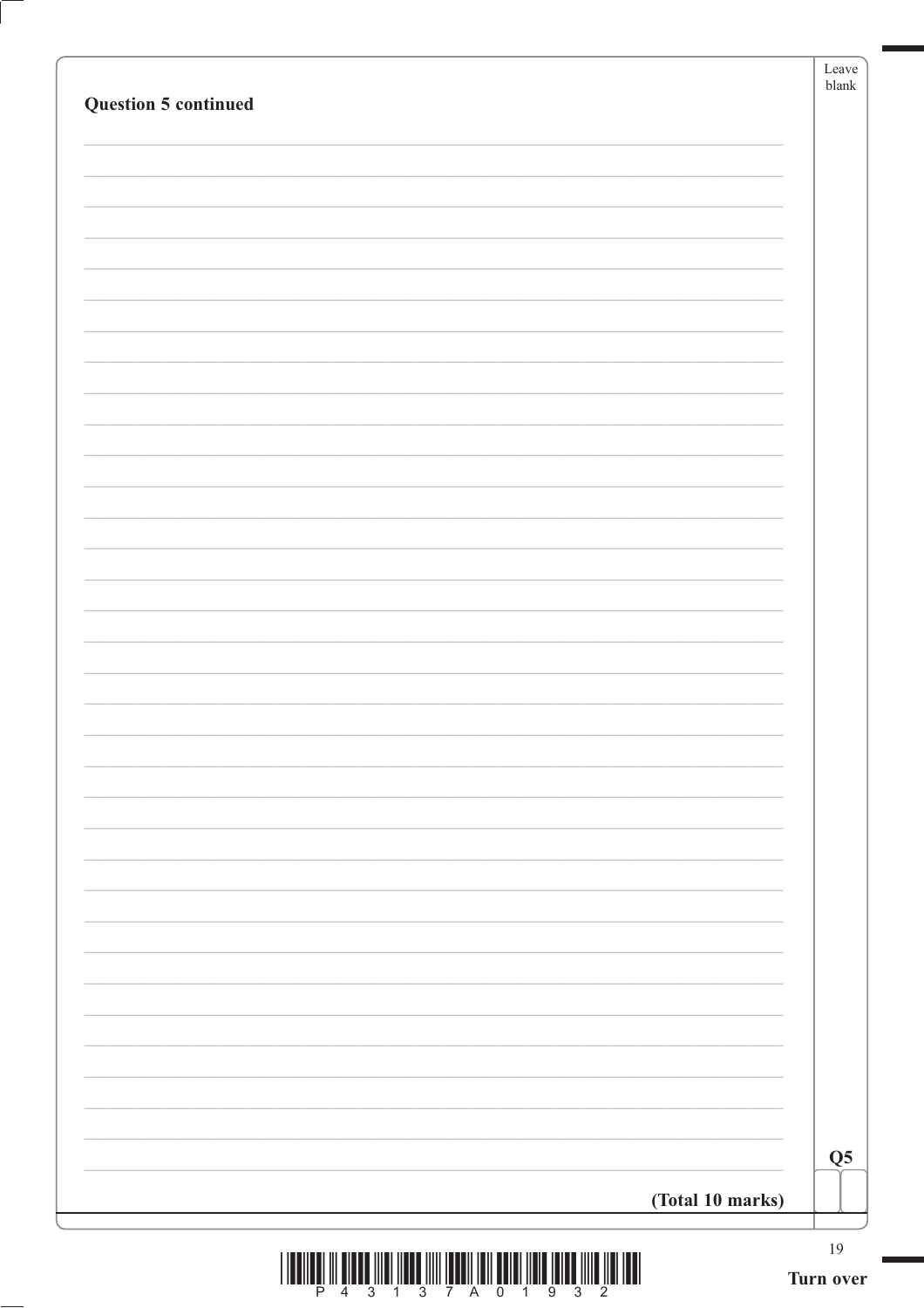- Leave blank
- Water is being heated in a kettle. At time t seconds, the temperature of the water is  $\theta$  °C. 6.

The rate of increase of the temperature of the water at any time  $t$  is modelled by the differential equation

$$
\frac{\mathrm{d}\theta}{\mathrm{d}t} = \lambda(120 - \theta), \qquad \theta \leqslant 100
$$

where  $\lambda$  is a positive constant.

Given that  $\theta = 20$  when  $t = 0$ ,

(a) solve this differential equation to show that

$$
\theta = 120 - 100e^{-\lambda t}
$$

 $(8)$ 

When the temperature of the water reaches  $100\text{ °C}$ , the kettle switches off.

(b) Given that  $\lambda = 0.01$ , find the time, to the nearest second, when the kettle switches off.  $(3)$ 



20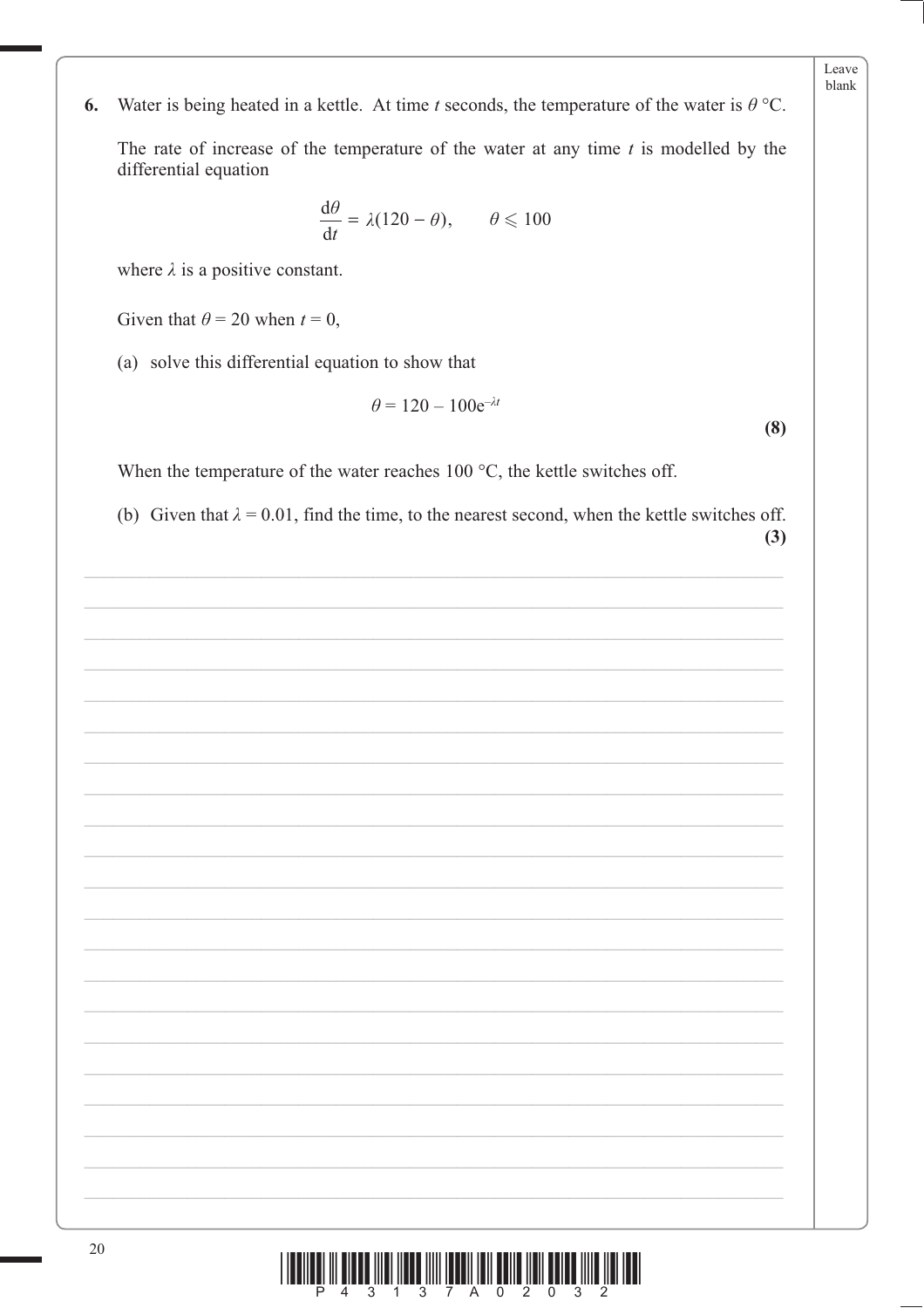| Question 6 continued | Leave<br>blank  |
|----------------------|-----------------|
|                      |                 |
|                      |                 |
|                      |                 |
|                      |                 |
|                      |                 |
|                      |                 |
|                      |                 |
|                      |                 |
|                      |                 |
|                      |                 |
|                      |                 |
|                      |                 |
|                      |                 |
|                      |                 |
|                      |                 |
|                      |                 |
|                      | 21<br>Turn over |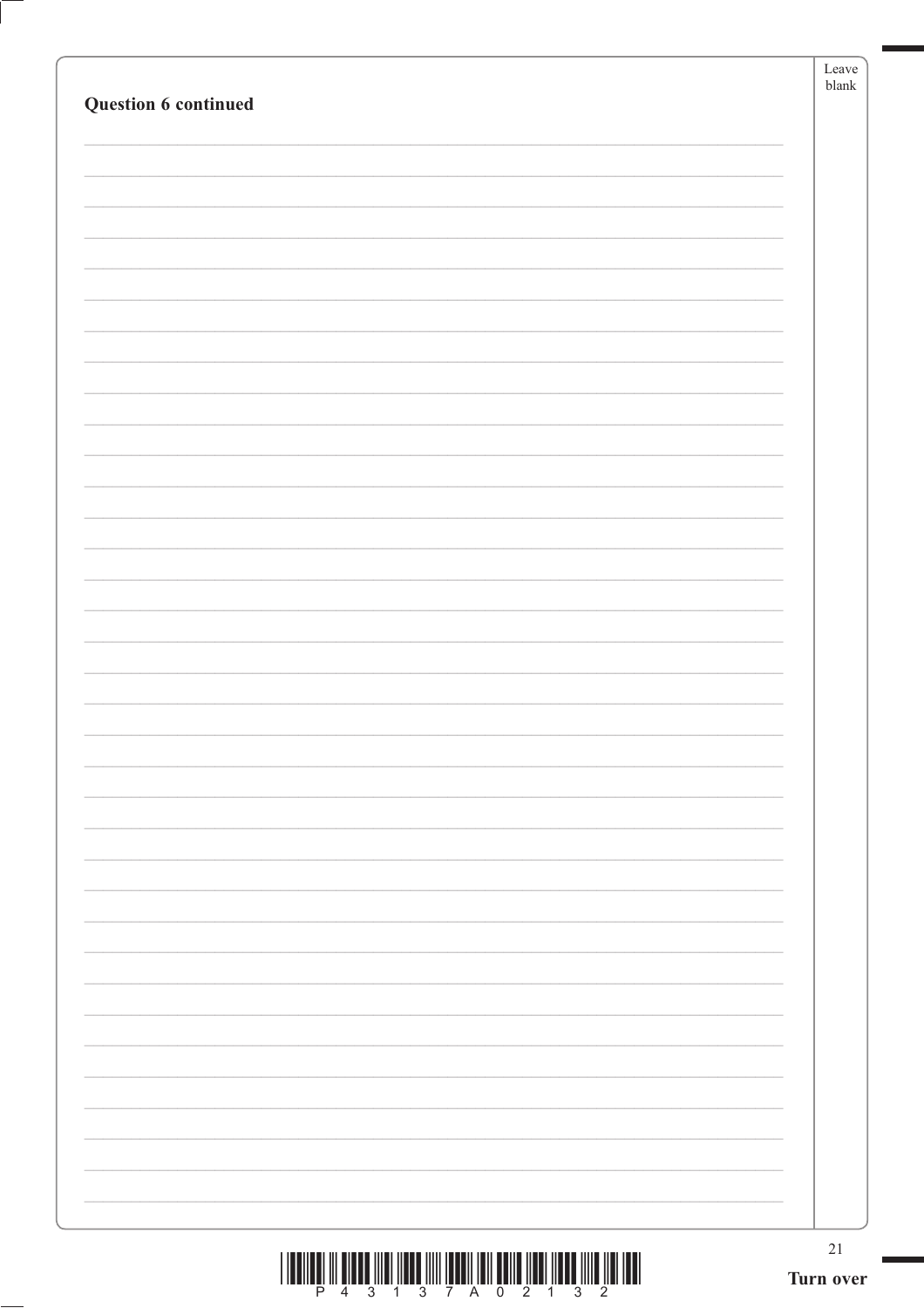| Question 6 continued                                                                                       | Leave<br>blank |
|------------------------------------------------------------------------------------------------------------|----------------|
|                                                                                                            |                |
|                                                                                                            |                |
|                                                                                                            |                |
|                                                                                                            |                |
|                                                                                                            |                |
|                                                                                                            |                |
|                                                                                                            |                |
|                                                                                                            |                |
|                                                                                                            |                |
|                                                                                                            |                |
|                                                                                                            |                |
|                                                                                                            |                |
|                                                                                                            |                |
|                                                                                                            |                |
|                                                                                                            |                |
|                                                                                                            |                |
|                                                                                                            |                |
|                                                                                                            |                |
|                                                                                                            |                |
|                                                                                                            |                |
|                                                                                                            |                |
|                                                                                                            |                |
|                                                                                                            |                |
|                                                                                                            |                |
|                                                                                                            |                |
|                                                                                                            |                |
|                                                                                                            |                |
| $22\,$<br>THE REAL PROPERTY OF REAL PROPERTY INTO THE REAL PROPERTY OF A REAL PROPERTY OF A REAL PROPERTY. |                |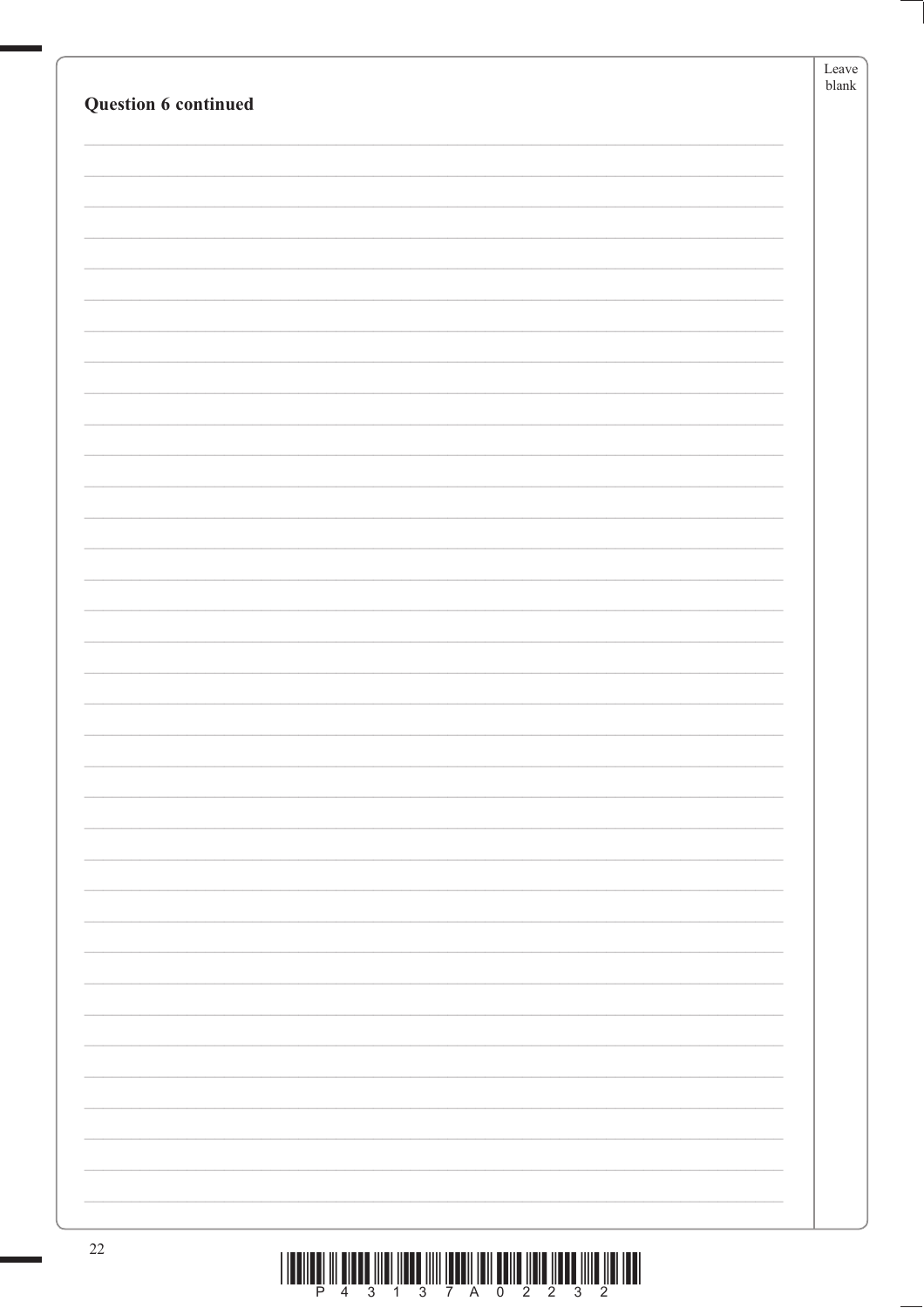|                      | Leave<br>$b$ lank |
|----------------------|-------------------|
| Question 6 continued |                   |
|                      |                   |
|                      |                   |
|                      |                   |
|                      |                   |
|                      |                   |
|                      |                   |
|                      |                   |
|                      |                   |
|                      |                   |
|                      |                   |
|                      |                   |
|                      |                   |
|                      |                   |
|                      |                   |
|                      |                   |
|                      |                   |
|                      |                   |
|                      |                   |
|                      |                   |
|                      |                   |
|                      |                   |
|                      |                   |
|                      |                   |
|                      |                   |
|                      |                   |
|                      |                   |
|                      |                   |
|                      |                   |
|                      |                   |
|                      |                   |
|                      |                   |
|                      |                   |
|                      |                   |
|                      | Q <sub>6</sub>    |
|                      |                   |
| (Total 11 marks)     |                   |
|                      | $23\,$            |

 $\begin{array}{c} \text{if} \ \text{if} \ \text{if} \ \text{if} \ \text{if} \ \text{if} \ \text{if} \ \text{if} \ \text{if} \ \text{if} \ \text{if} \ \text{if} \ \text{if} \ \text{if} \ \text{if} \ \text{if} \ \text{if} \ \text{if} \ \text{if} \ \text{if} \ \text{if} \ \text{if} \ \text{if} \ \text{if} \ \text{if} \ \text{if} \ \text{if} \ \text{if} \ \text{if} \ \text{if} \ \text{if} \ \text{if} \ \text{if} \ \text{if} \ \text{if} \ \text{$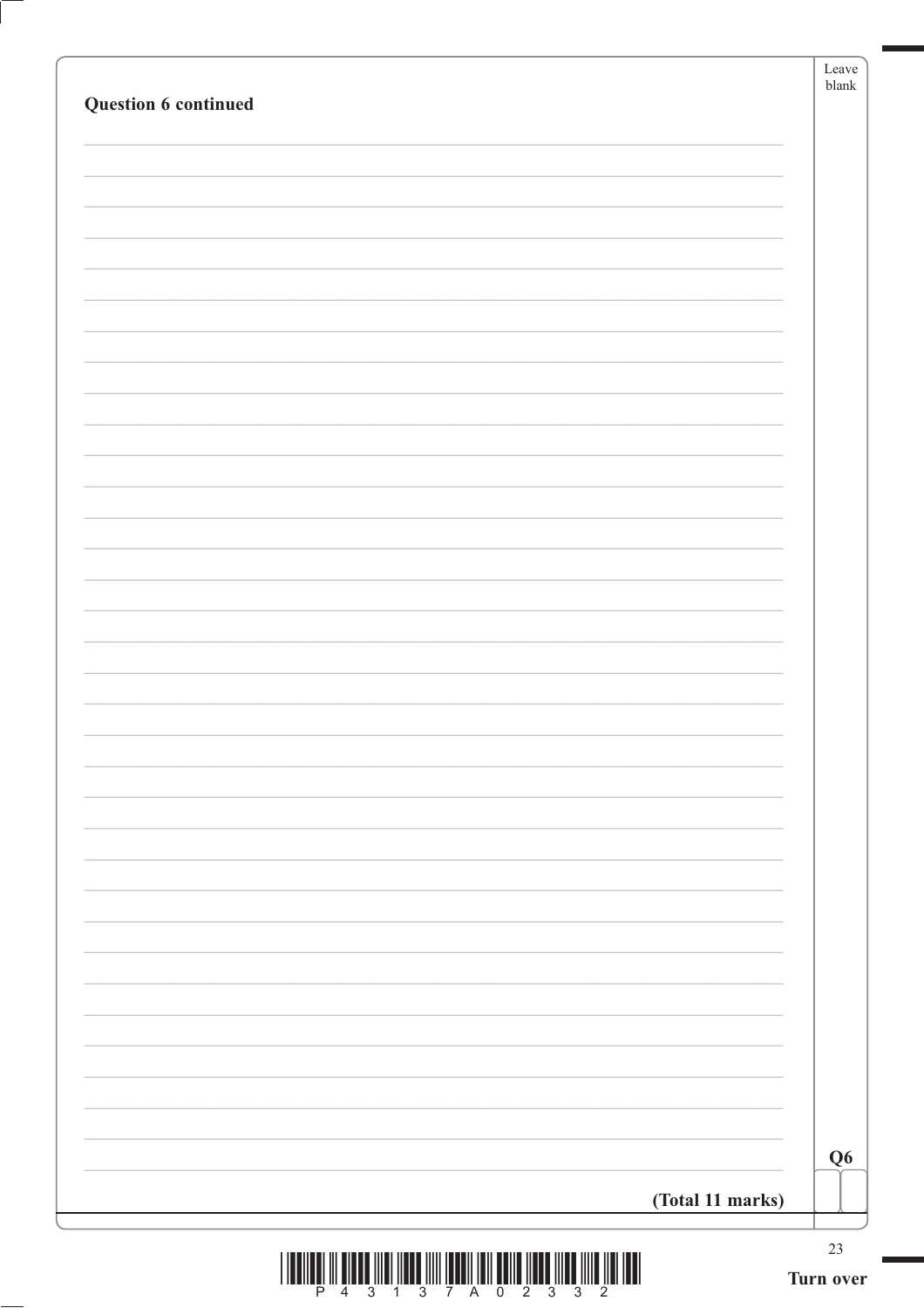|                                                                  |     | Leave<br>blank |
|------------------------------------------------------------------|-----|----------------|
| A curve is described by the equation<br>7.                       |     |                |
| $x^2 + 4xy + y^2 + 27 = 0$                                       |     |                |
| (a) Find $\frac{dy}{dx}$ in terms of x and y.                    | (5) |                |
| A point $Q$ lies on the curve.                                   |     |                |
| The tangent to the curve at $Q$ is parallel to the y-axis.       |     |                |
| Given that the $x$ coordinate of $Q$ is negative,                |     |                |
| (b) use your answer to part (a) to find the coordinates of $Q$ . | (7) |                |
|                                                                  |     |                |
|                                                                  |     |                |
|                                                                  |     |                |
|                                                                  |     |                |
|                                                                  |     |                |
|                                                                  |     |                |
|                                                                  |     |                |
|                                                                  |     |                |
|                                                                  |     |                |
|                                                                  |     |                |
|                                                                  |     |                |
|                                                                  |     |                |
|                                                                  |     |                |
|                                                                  |     |                |
|                                                                  |     |                |
|                                                                  |     |                |
|                                                                  |     |                |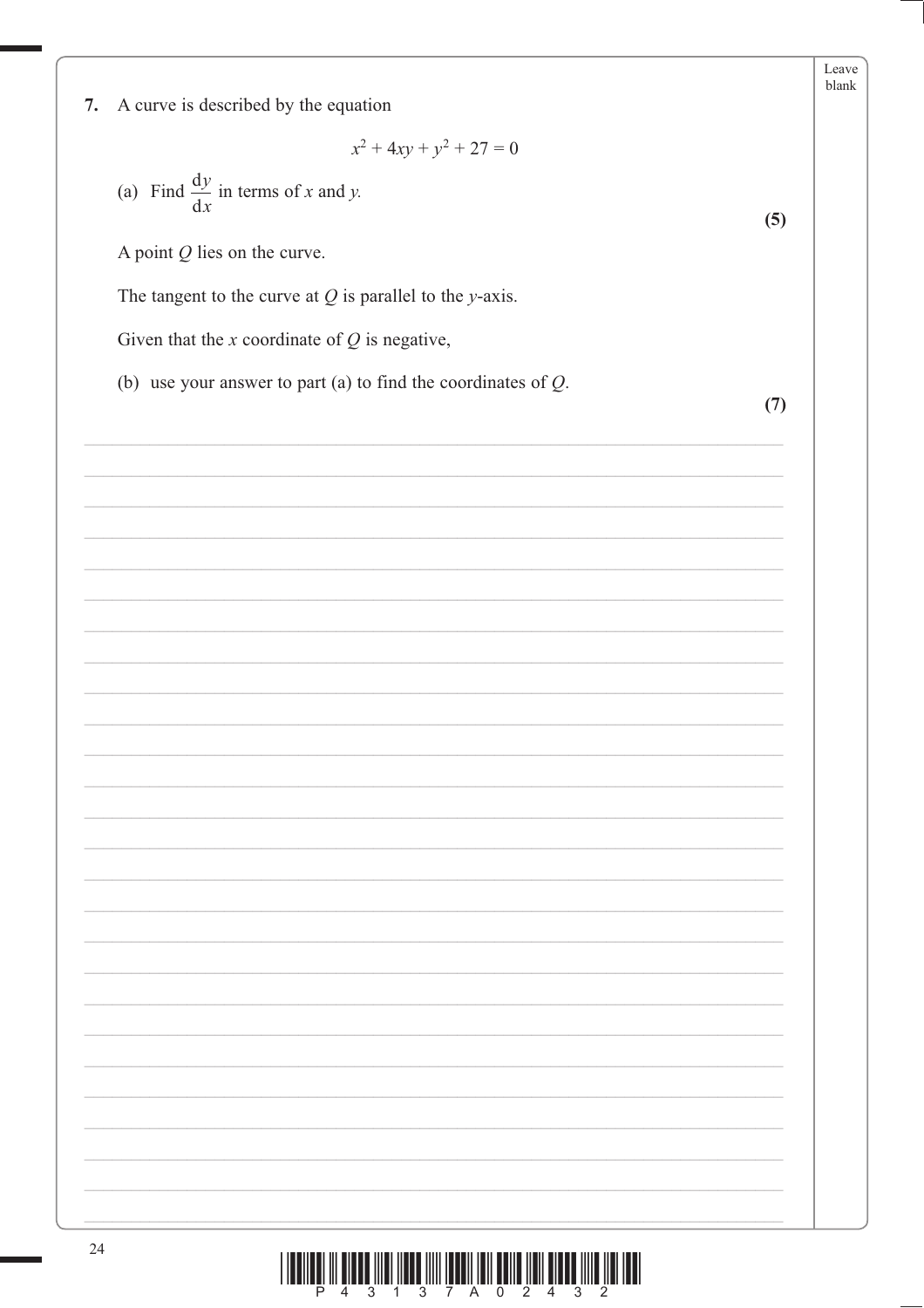| <b>Question 7 continued</b> | Leave<br>blank  |
|-----------------------------|-----------------|
|                             |                 |
|                             |                 |
|                             |                 |
|                             |                 |
|                             |                 |
|                             |                 |
|                             |                 |
|                             |                 |
|                             |                 |
|                             |                 |
|                             |                 |
|                             |                 |
|                             |                 |
|                             |                 |
|                             |                 |
|                             |                 |
|                             |                 |
|                             |                 |
|                             |                 |
|                             |                 |
|                             |                 |
|                             |                 |
|                             |                 |
|                             |                 |
|                             |                 |
|                             | 25<br>Turn over |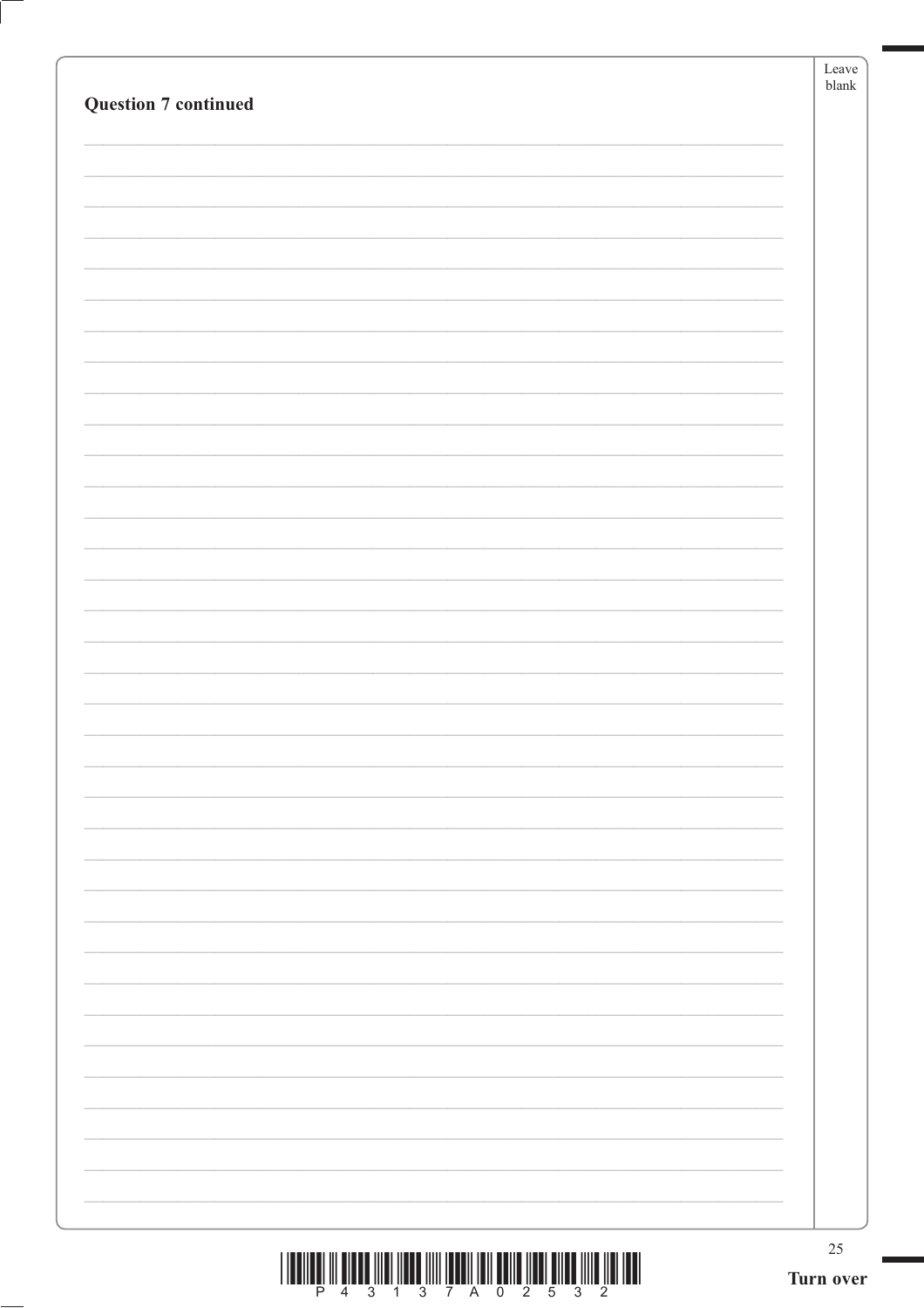|                             | Leave         |
|-----------------------------|---------------|
|                             | ${\tt blank}$ |
| <b>Question 7 continued</b> |               |
|                             |               |
|                             |               |
|                             |               |
|                             |               |
|                             |               |
|                             |               |
|                             |               |
|                             |               |
|                             |               |
|                             |               |
|                             |               |
|                             |               |
|                             |               |
|                             |               |
|                             |               |
|                             |               |
|                             |               |
|                             |               |
|                             |               |
|                             |               |
|                             |               |
|                             |               |
|                             |               |
|                             |               |
|                             |               |
|                             |               |
|                             |               |
|                             |               |
|                             |               |
|                             |               |
|                             |               |
|                             |               |
|                             |               |
|                             |               |
|                             |               |
|                             |               |
|                             |               |
|                             |               |
|                             |               |
|                             |               |
|                             |               |
|                             |               |
|                             |               |
|                             |               |
|                             |               |
|                             |               |
|                             |               |
| $26\,$                      |               |

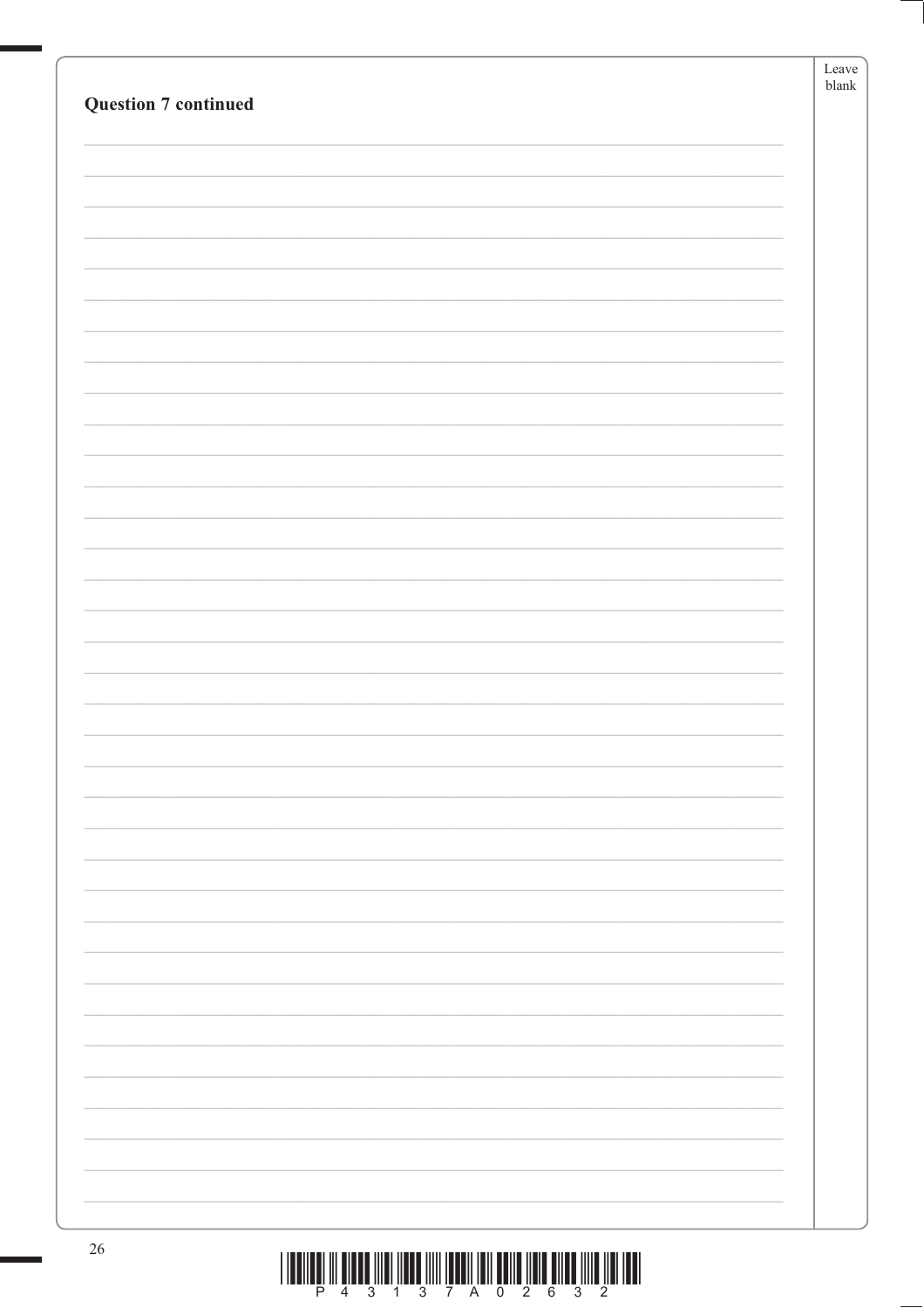|                             | Leave<br>$b$ lank |
|-----------------------------|-------------------|
| <b>Question 7 continued</b> |                   |
|                             |                   |
|                             |                   |
|                             |                   |
|                             |                   |
|                             |                   |
|                             |                   |
|                             |                   |
|                             |                   |
|                             |                   |
|                             |                   |
|                             |                   |
|                             |                   |
|                             |                   |
|                             |                   |
|                             |                   |
|                             |                   |
|                             |                   |
|                             |                   |
|                             |                   |
|                             |                   |
|                             |                   |
|                             |                   |
|                             |                   |
|                             |                   |
|                             |                   |
|                             |                   |
|                             |                   |
|                             |                   |
|                             |                   |
|                             |                   |
|                             |                   |
|                             | Q7                |
| (Total 12 marks)            |                   |
|                             |                   |
|                             | $27\,$            |

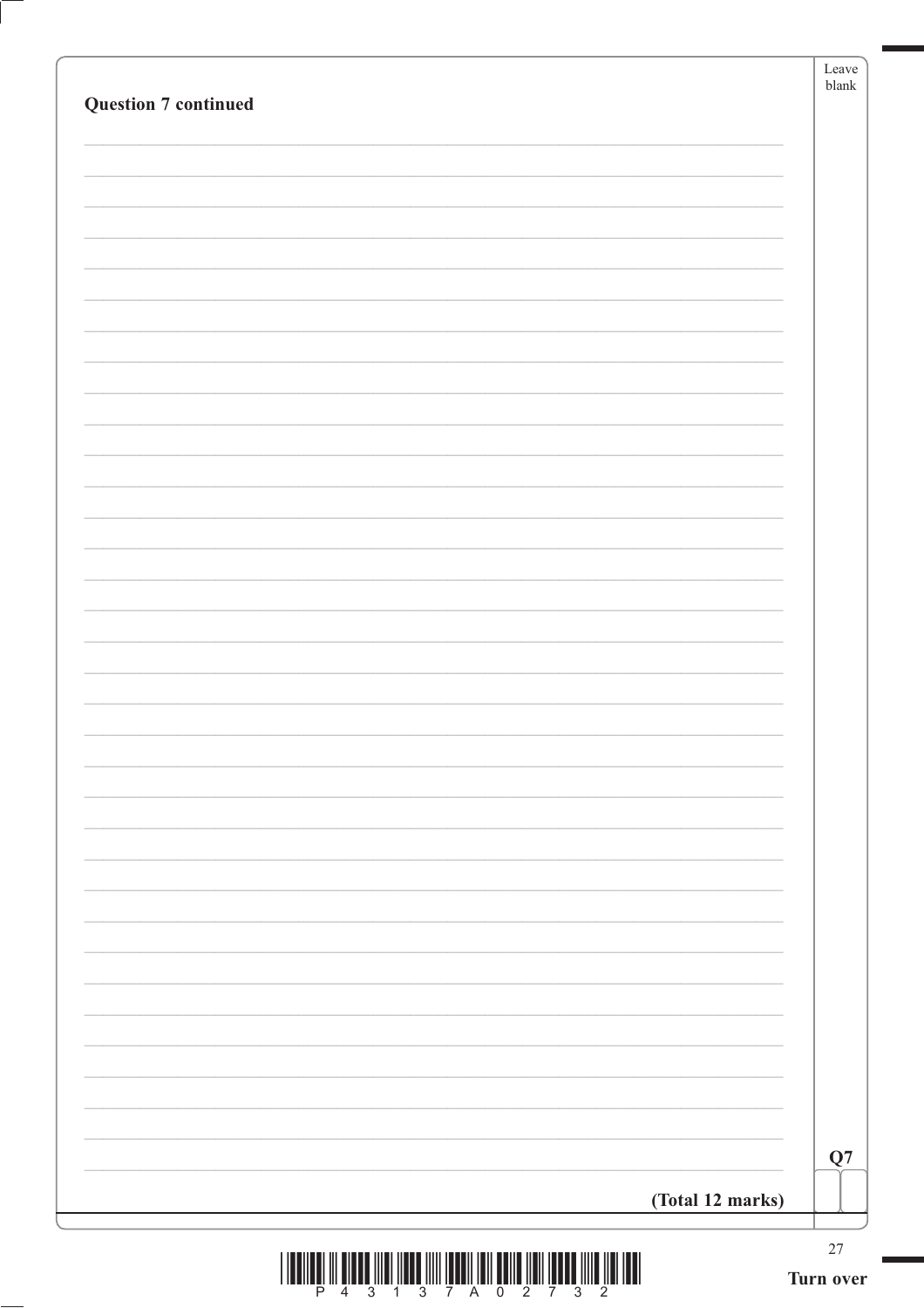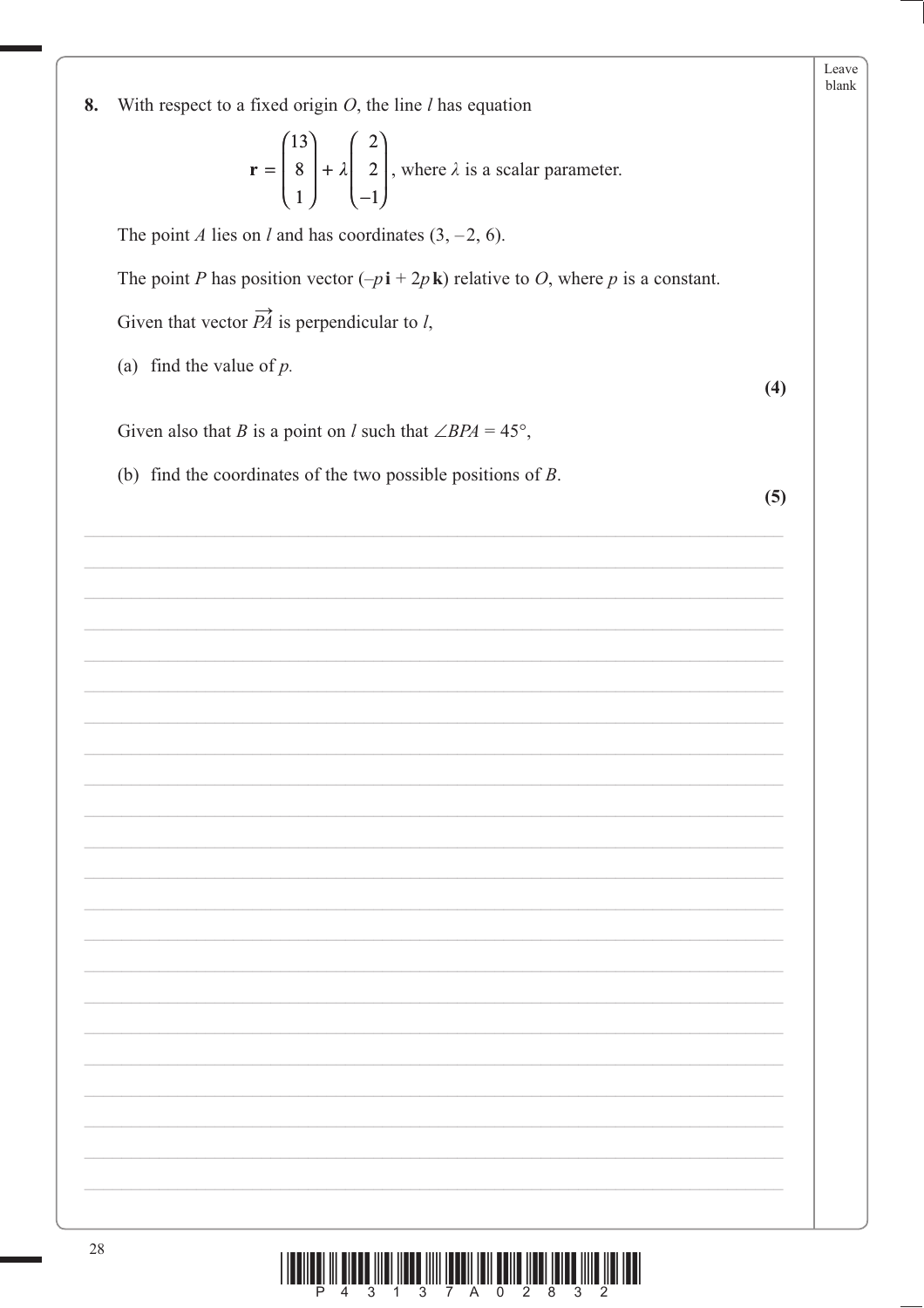| <b>Question 8 continued</b> | Leave<br>${\it blank}$ |
|-----------------------------|------------------------|
|                             |                        |
|                             |                        |
|                             |                        |
|                             |                        |
|                             |                        |
|                             |                        |
|                             |                        |
|                             |                        |
|                             |                        |
|                             |                        |
|                             |                        |
|                             |                        |
|                             |                        |
|                             |                        |
|                             |                        |
|                             |                        |
|                             |                        |
|                             |                        |
|                             |                        |
|                             |                        |
|                             |                        |
|                             |                        |
|                             |                        |
|                             |                        |
|                             |                        |
|                             |                        |
|                             | 29<br>Turn over        |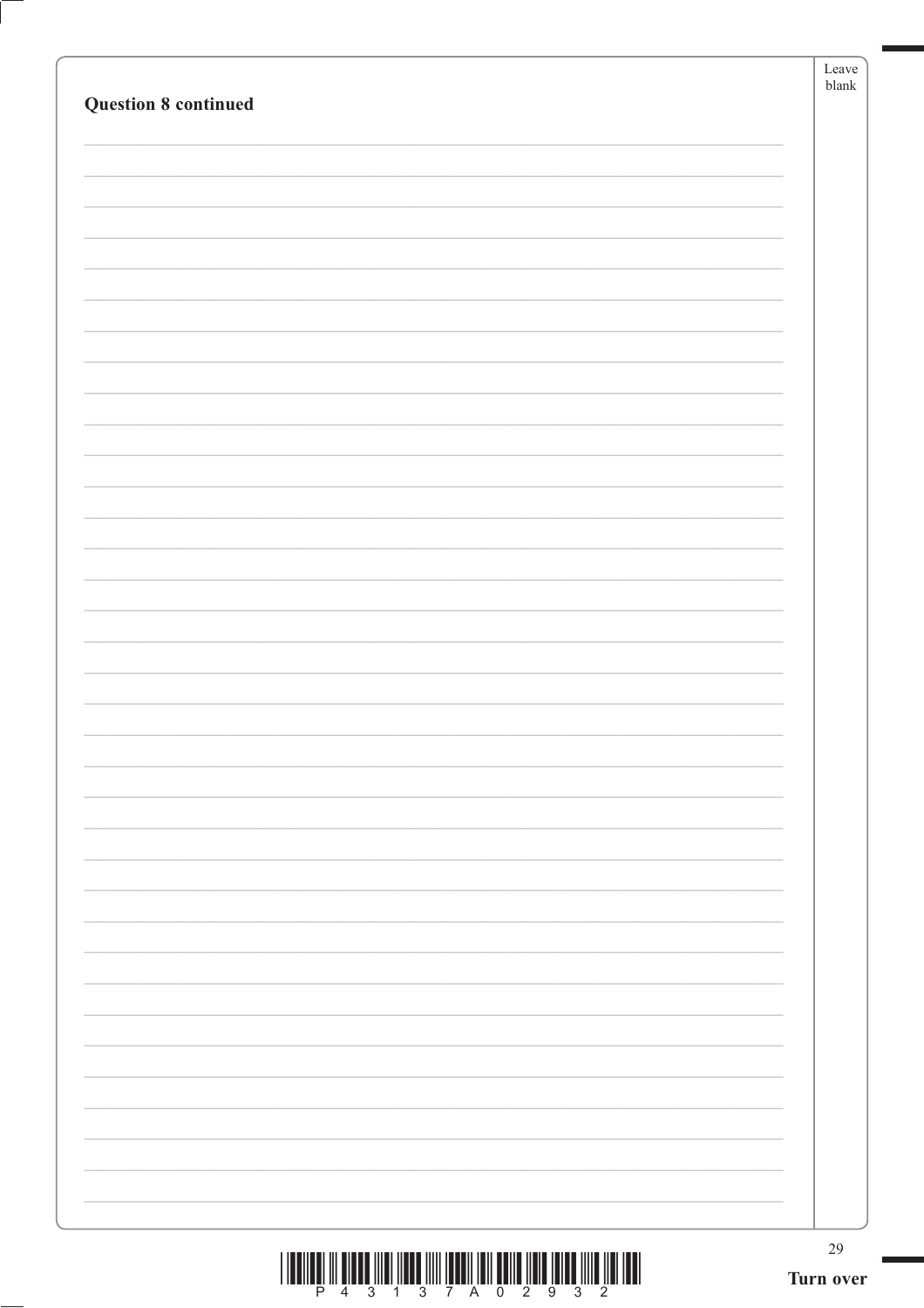| <b>Question 8 continued</b> | Leave<br>$b$ lank |
|-----------------------------|-------------------|
|                             |                   |
|                             |                   |
|                             |                   |
|                             |                   |
|                             |                   |
|                             |                   |
|                             |                   |
|                             |                   |
|                             |                   |
|                             |                   |
|                             |                   |
|                             |                   |
|                             |                   |
|                             |                   |
|                             |                   |
|                             |                   |
|                             |                   |
|                             |                   |
|                             |                   |
|                             |                   |
|                             |                   |
|                             |                   |
|                             |                   |
|                             |                   |
|                             |                   |
|                             |                   |
|                             |                   |
|                             |                   |
|                             |                   |
|                             |                   |
|                             |                   |
|                             |                   |
|                             |                   |
| $30\,$                      |                   |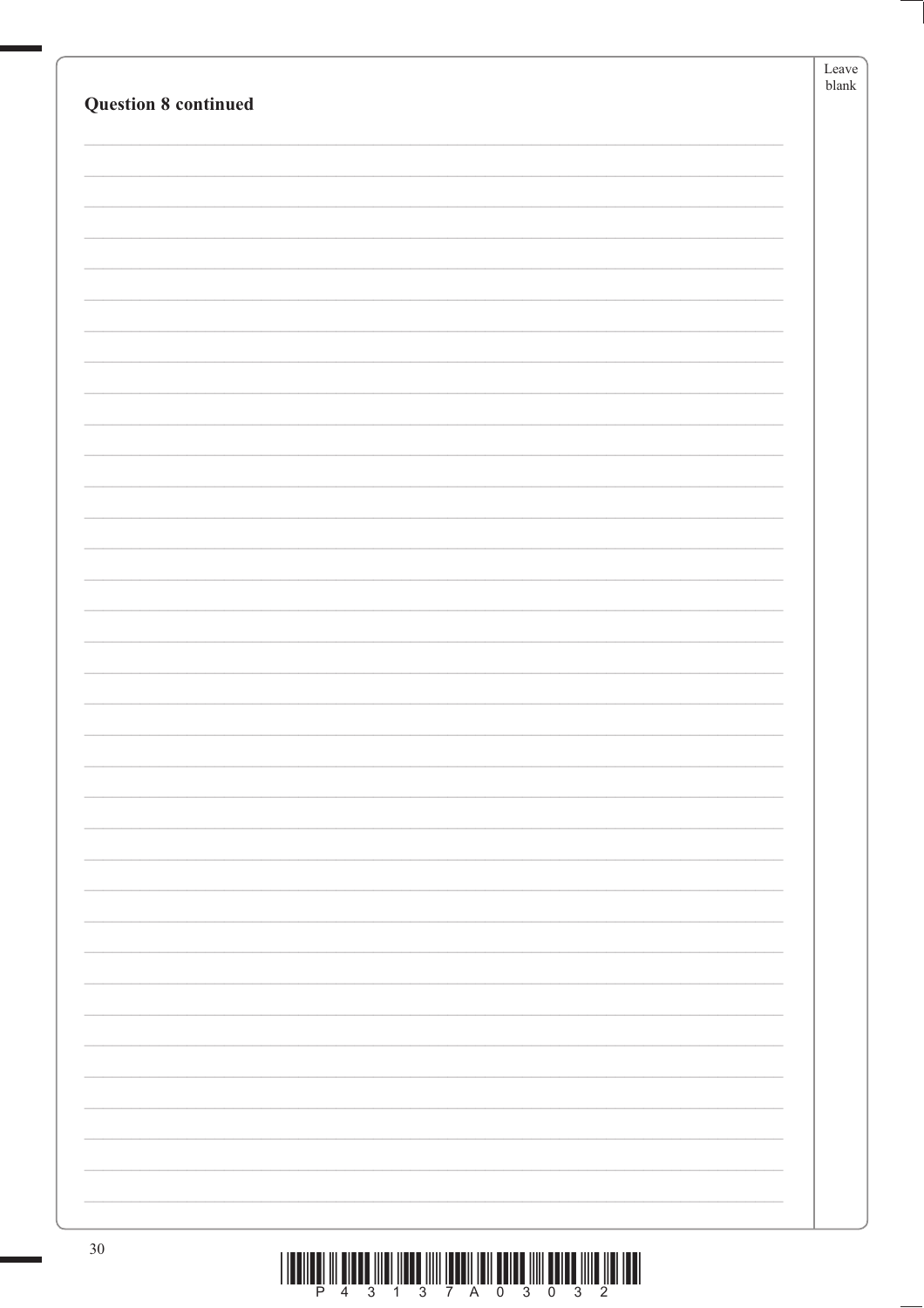| <b>Question 8 continued</b> | Leave<br>blank  |
|-----------------------------|-----------------|
|                             |                 |
|                             |                 |
|                             |                 |
|                             |                 |
|                             |                 |
|                             |                 |
|                             |                 |
|                             |                 |
|                             |                 |
|                             |                 |
|                             |                 |
|                             |                 |
|                             |                 |
|                             |                 |
|                             |                 |
|                             |                 |
|                             |                 |
|                             |                 |
|                             |                 |
|                             |                 |
|                             |                 |
|                             |                 |
|                             |                 |
|                             | 31<br>Turn over |